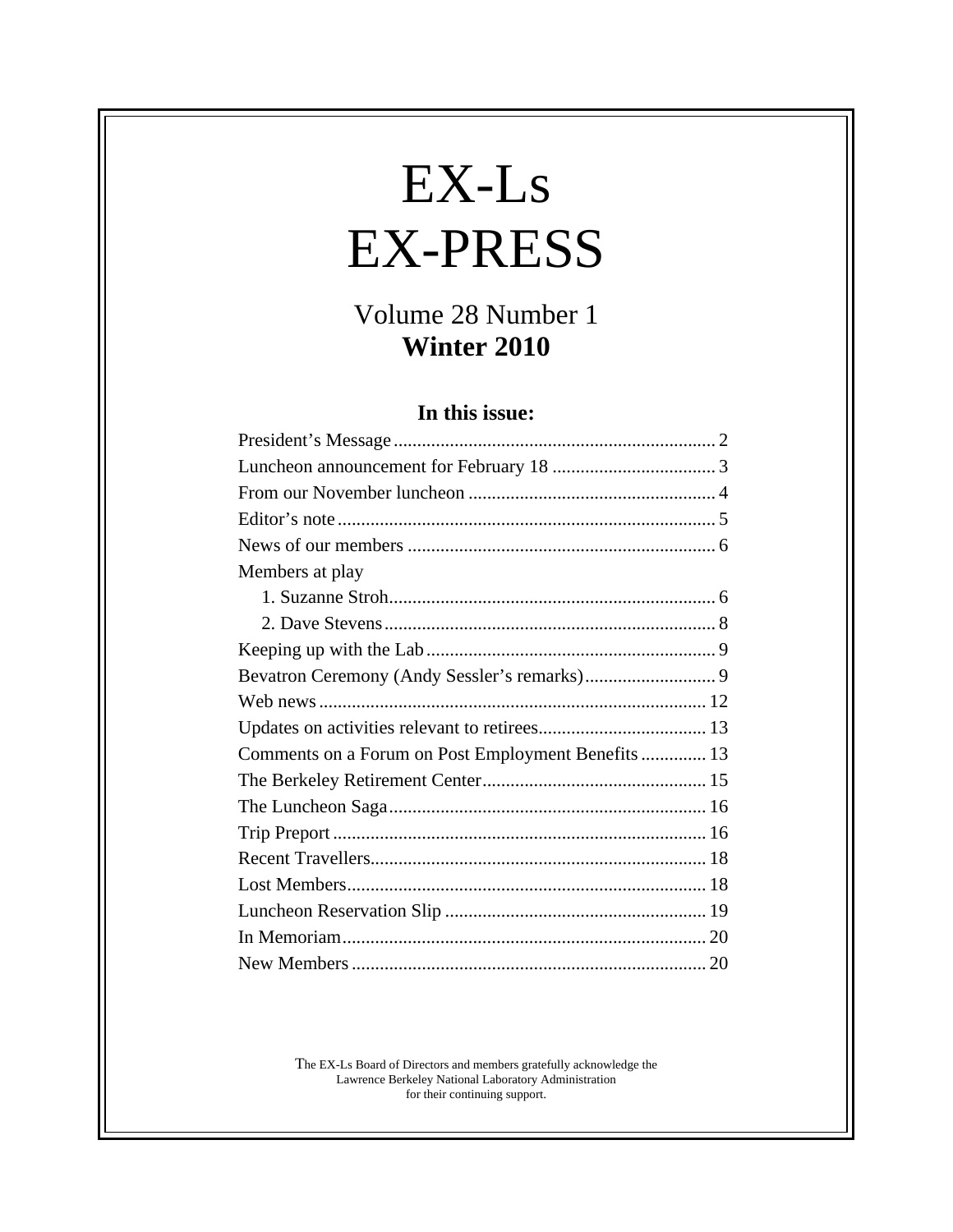Volume 28 #1: Winter 2010 (Published January 2010)

## **President's Message Rich Sextro**

Welcome to the second decade of the 21<sup>st</sup> Century! And to another year of quarterly EX-Ls luncheons and, with some luck and expressions of interest on your part, a possible EX-Ls outing. We did have a small, but enthusiastic band of EX-Ls members tour the Blackhawk Museum in Danville this past year. Stay tuned and we'll let you know about a possible outing for which you can sign up. [See the note on possible EX-peditions on page 18.]

As you know, the new year also brings with it a new set of officers for the EX-Ls Board of Directors – well, sort of new. The usual 'line of succession' is that the previous  $2<sup>nd</sup>$  Vice President (Rollie Otto) moves up to  $1<sup>st</sup> VP$ , the previous  $1<sup>st</sup> VP$  (Rich Sextro) becomes President and the past President (Don Grether) joins other past presidents as a continuing member of the board. Rollie recruited Joe Jaklevic to become the new  $2<sup>nd</sup> VP -$  welcome Joe. This succession, along with the continuation of Vicky Jared as Activities Coordinator (think *lunches*!), Karen Springsteen as Secretary, and Suzanne Stroh as Treasurer/Membership, was approved by you at our November luncheon.

As President, I first want to thank Don for the work he did as President – in particular his shepherding of the revisions of the EX-Ls Bylaws to completion and approval. He also worked with Patrick Cullinane, Director of the UC Berkeley Retirement Center, to secure LBNL support for the Center to continue their programs and supporting activities for UCB retired faculty and staff (which includes us). I also want to thank the unsung heroes of the board, Vicky, Karen, Suzanne, and our two appointed officers, Dave Stevens, the newsletter editor and Dick Baker, the EX-Ls Webmaster, for all the work they do for the organization. Vicky has had the unenviable task over the past year – and likely into this year – of negotiating to keep the luncheon costs the same while maintaining the menu choices. We're not sure how much longer we'll be able to keep our present luncheon prices. In the meantime, Suzanne reports that membership renewals are 'rolling in', including a number of folks opting for lifetime memberships. We're always looking for new members to join us, so if you know of new (or not so new) retirees from LBNL, encourage them to join us for lunch – after all, the first calendar year of membership is free (although the lunches aren't)!

Rollie Otto, the new  $1<sup>st</sup>$  Vice President, has proposed an excellent line-up of luncheon speakers, the first of whom is Roger Falcone, Associate Director at LBNL and Advanced Light Source Division Director, who will speak at our Feb.  $18<sup>th</sup>$  luncheon. Joe, in the meantime, has started his search for his successor – so if you have aspirations for 'higher office' or have possible nominees in mind, I'm sure Joe would like to hear from you (jmjaklevic@lbl.gov). [President's message continues on page 6.]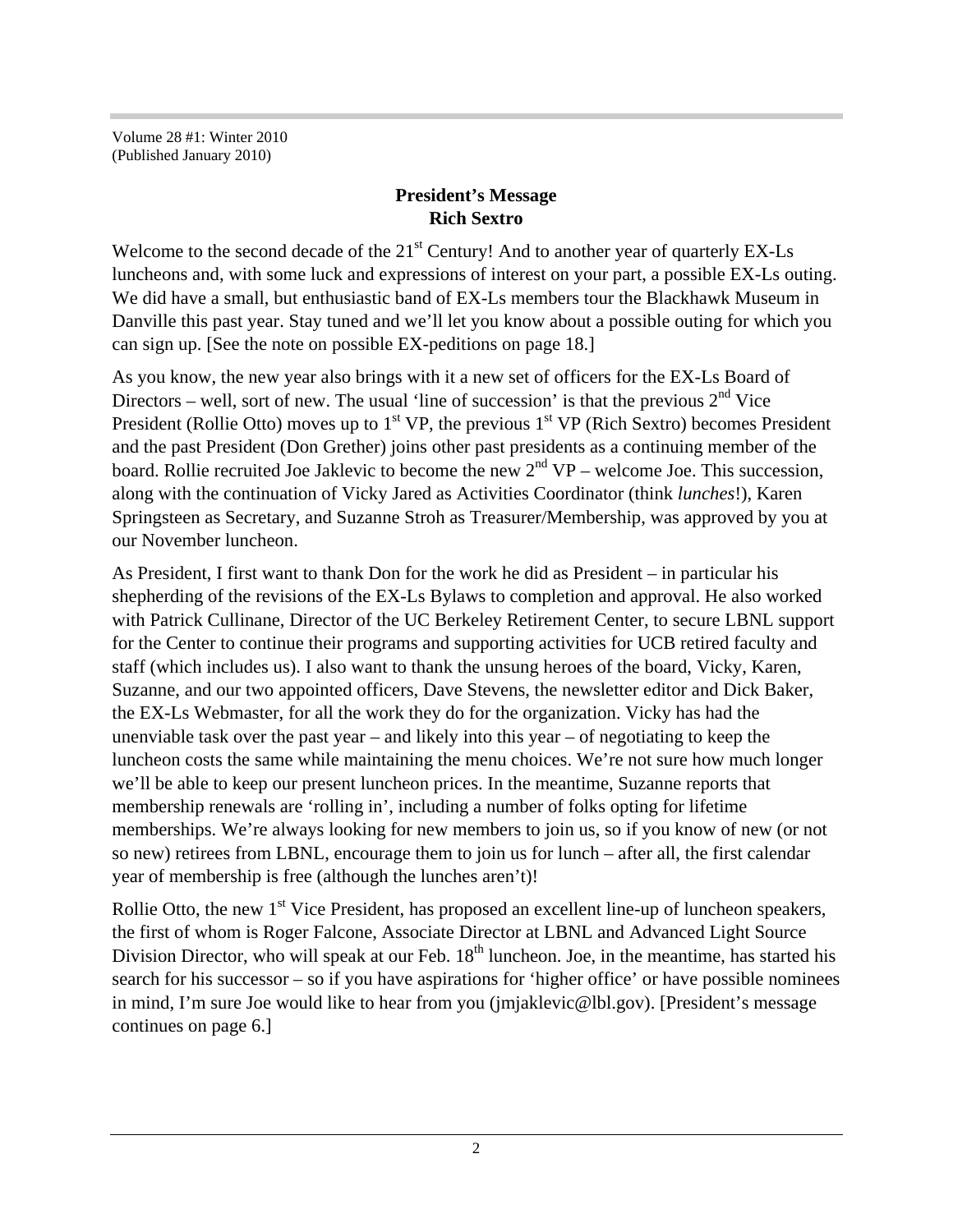

 **2010 Winter Luncheon**

**Date: Thursday, February 18, 2010**

- Where: Spenger's  $\leftarrow \leftarrow \leftarrow \text{NOTE}$ : WE'RE AT SPENGER'S THIS MONTH **1919 Fourth Street Berkeley**
- **Time: No-host Bar: 11:30 AM Lunch Served: 12:00 PM**
- **Speaker: Roger Falcone, ALS**

**Subject: A Next Generation X-Ray Light Source for LBNL**

**Menu: Salad / Parmesan crusted sole with lemon butter & capers Clam chowder / Shrimp Louie Vegetarian selection** 

- **Cost: \$25 per person (PREPAID)**
- **Reservations: Please make checks payable to EX-Ls. Send to Vicky Jared 4849 John Muir Road Martinez, CA 94553**

**For regular mail, the reservation slip is on page 19. You may also reserve via e-mail to jaredrv01@aol.com, or telephone at 925-228-2145.**

**It is imperative that Vicky receive your reservations by February 15, 2010.**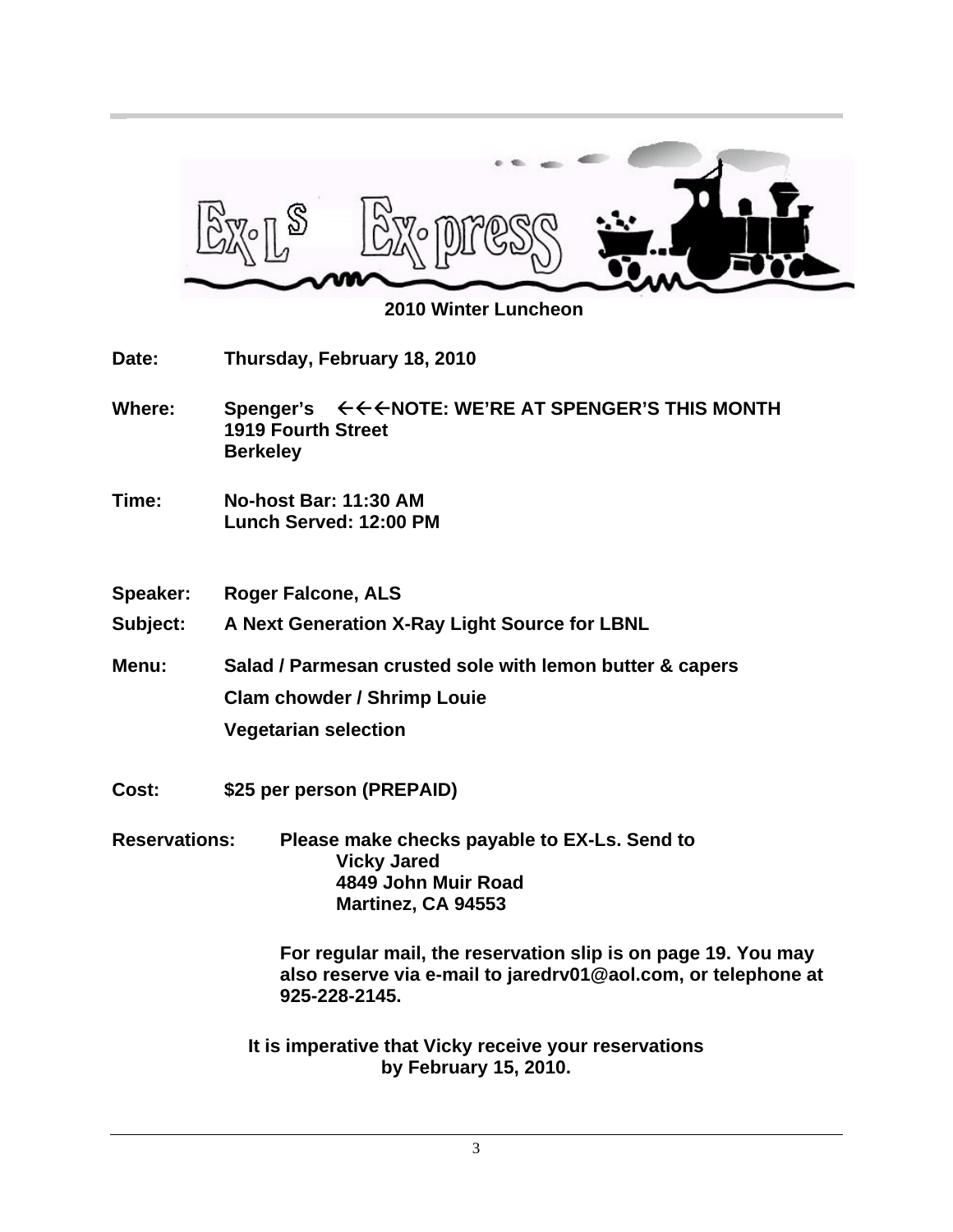#### **From our November Lunch**

*Reported by Rich Sextro:* The luncheon speaker for November was Steve Greenberg, a staff scientist in the Environmental Energy Technology Division at LBNL and the self-titled 'operator of the Ordway Solar Power Plant'. Steve gave an illustrative talk – with just the right amount of self-deprecating humor – about the quest he and his wife Liz have pursued to shrink their environmental footprint. As Steve pointed out, even following the California energy efficiency model, where the per capita residential electricity consumption has remained almost constant since 1974 (up 14%, compared with an almost 70% increase for the US as a whole), will be insufficient to reduce long-term global temperature increases. The key is to reduce global carbon emissions – primarily carbon dioxide, which is a major contributor to increased atmospheric warming.

Adopting the mantra *think globally, act locally*, Steve and Liz set out to reduce their energy and water impacts. In addition to installing photovoltaic systems on their home, over several years they improved the energy efficiency of their house through wall and ceiling insulation, window and door retrofits, fluorescent lighting, Energy Star appliances and solar heating for domestic hot water. The first photovoltaic (PV) array (dubbed Ordway Solar Power Plant Unit 1) was installed on the garage in 2001. This  $\sim 2.5$  KW system provided more than enough electricity to satisfy the household demand. The 'excess' electricity or net generation flows to PG&E through the grid connection, but until this year, utilities were not required to pay for any excess generation, above and beyond the point where generation and grid-supplied electricity were balanced out (this has now changed as of January 2010). One means of using the 'excess' electricity is to supply power for recharging an electric vehicle, so Steve and Liz purchased a 2004 Toyota RAV4 electric car (saved from the car crusher, which is another story…). This car greatly reduced the household gasoline usage (~80%), but also wiped out the surplus PV electricity. So a second, similarly sized PV system (called, naturally, Ordway Solar Power Plant Unit 2) was installed on the house roof.

As you would expect from a lab scientist, Steve has lots of monitoring data to show how well the PV systems are performing and how well his energy efficiency measures are doing. Over the past two years, the Ordway Solar Power Plant has provided more than 4000 KWH/year to the grid as net generation (i.e., after domestic electricity use – including charging the car – has already been accounted for). Steve also reported that one of the positive 'unintended consequences' of this installation has been the proliferation of solar systems in his north-Berkeley neighborhood; 32 PV systems and 12 domestic hot water systems, at last count.

So what about the carbon footprint? In terms of domestic energy use, Steve and Liz had a positive effect – that is a negative carbon (calculated as pounds of carbon dioxide equivalent) contribution of (-) 4000 pounds. However, about 10,000 miles of air travel more than compensated for this savings, so their total carbon footprint was estimated to be 9000 pounds. This can be compared with the typical US household annual carbon footprint, estimated to be 38,000 pounds. If you are so inclined, there are a number of 'carbon calculators' available; Steve used one supplied by the Bonneville Environmental Foundation, at<http://www.b-e-f.org/calc>.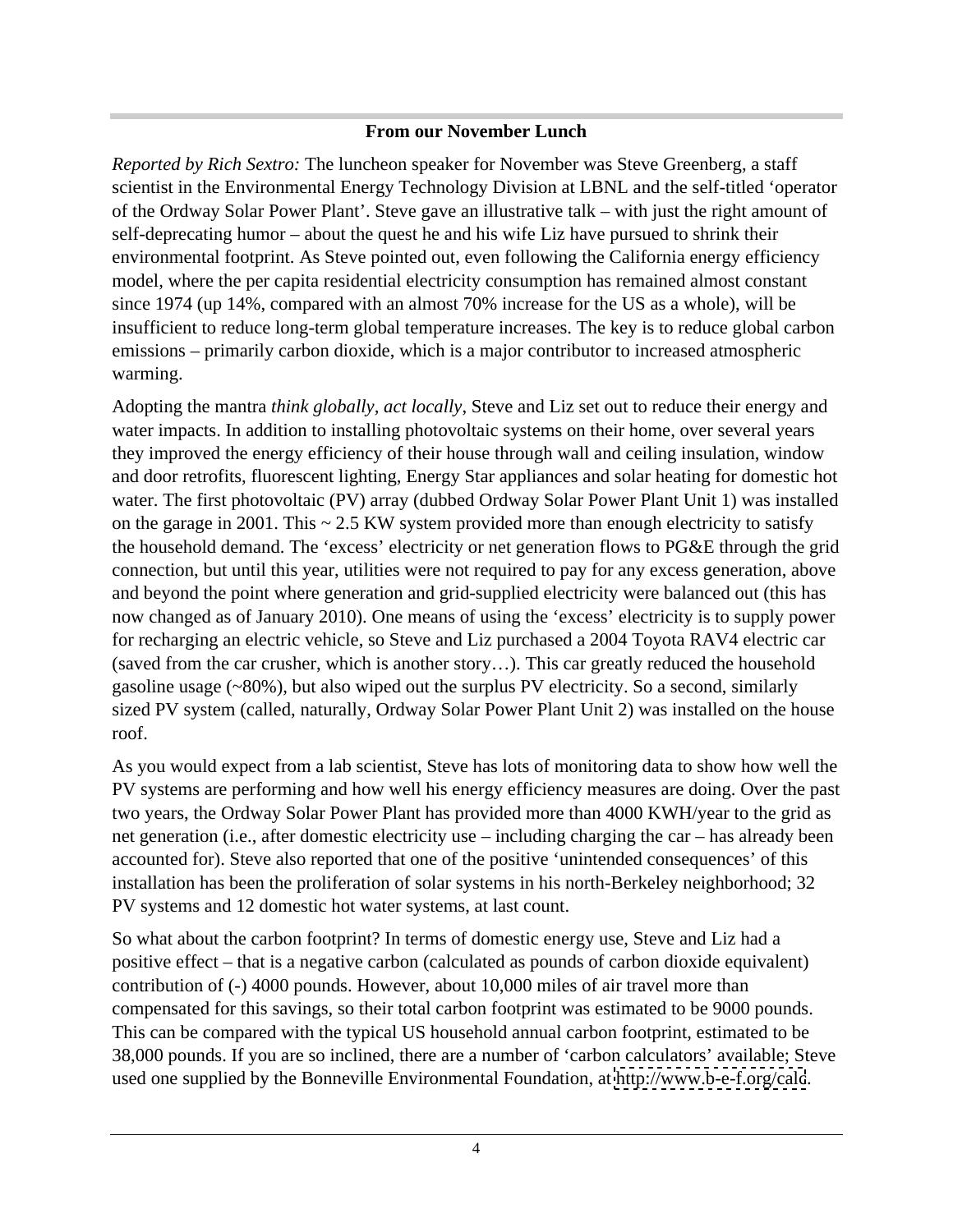Steve ended his talk by describing some of the energy and water-saving ideas and plans they have for the future, including more use of collected rainwater and gray water, additional insulation (e.g., floor) and some engineering ideas for drain water heat recovery. He also provided the audience with ideas about how to implement some of these easy-to-implement (and other) examples for their own homes and domestic activities, such as compact fluorescent lighting, turning off/unplugging energy 'vampires' when not in use (chargers, etc.), low-flow showerheads, drip irrigation, etc. If you are considering 'going solar', there are a number of folks at LBNL, including Steve, who might be willing to discuss their experiences.

#### *Luncheon Attendees:*

Winnie Baker McCoubery-Hoyer Josephine Barrera Tom & Marcia Beales **Tom Beales** Joe Jacklevic **Example 2018** William Rankin Gene & Myrna Binnall **South Access Contact Contact Contact Contact Contact Contact Contact Contact Contact Contact Contact Contact Contact Contact Contact Contact Contact Contact Contact Contact Contact Contact Contact Con** Bob Birge & guest Barbara Rita Jones Clay Sealy Igor Blake **Ioseph Katz** Rich Sextro Kay Bristol Gudren Kleist George & Irene Shalimoff Jerry Bucher Geores Buttner William Lawrence Betsy Smith & guest Gina Paul Corrado Donald & Patricia Cowles Patrick Cullinane **Example Example 2** Katherine Lucas **Example 2 Karen Springsteen** Per & Eleanor Dahl Bob Miller Dave & Sally Stevens & Janis & Ned Dairiki Andy DuBois **Suzanne Strong Contract Contract Contract Contract Contract Contract Contract Contract Contract Contract Contract Contract Contract Contract Contract Contract Contract Contract Contract Contract Contract Contr** Ben & Mary Feinberg Mack & Ann Morgan Jack Tanabe Harvey Gould Marty Morimoto & guest Don (speaker) & Becky Connie & Ed Grondona Herman Grunder Catherine Parrott-Hawkins Jim Haley Fred Perry Steve Greenberg (speaker) Paul Henrickson Conway Peterson

Grether Bob Mortiboy Louise Vogelsberg Conway Peterson

Dick Baker Egon & Annette Borowiak Nancy Huppler **I** Jan Pusina Joe Jacklevic Rita Jones John & Ann Kadyk Joseph Katz Richard LaPierre Starr Shulman John & Barbara Lax Mary & Robbie Smits Katherine Lucas Karen Springsteen Ken Mirk and Supersection and Supersection Series and Haskell Gerry Moore Suzanne Stroh Mack & Ann Morgan **Mack Tanabe** Mako Nakae Bob Mortiboy **Example 1** Louise Vogelsberg Charles Odgen Patricia Powers-Risius Mike Press Jan Pusina William Rankin Stephanie Roth Clay Sealy Andy Sessler Rich Sextro Starr Shulman Moreno **Moreno** and *Moreno* and *Moreno* Mary & Robbie Smits Karen Springsteen guest Brod Haskell Suzanne Stroh Jack Tanabe Clyde Taylor William Turner Louise Vogelsberg Dick Wolgast Allan Zalkin

#### **Editor's Note**

There are two new features in this issue: The first is the initial segment of an occasional series entitled *Members at Play*; I encourage you all to send me notes about what you enjoy doing or your observations of things, events, or places that have piqued your interest. The second is the inclusion of the web address of the EX-Ls photosite in the masthead material on the back cover. (See also *Web news*, on page 12.) The April Board meeting will be in 54-130B (see the calendar on the back cover). If you have comments on the newsletter in general, or suggestions for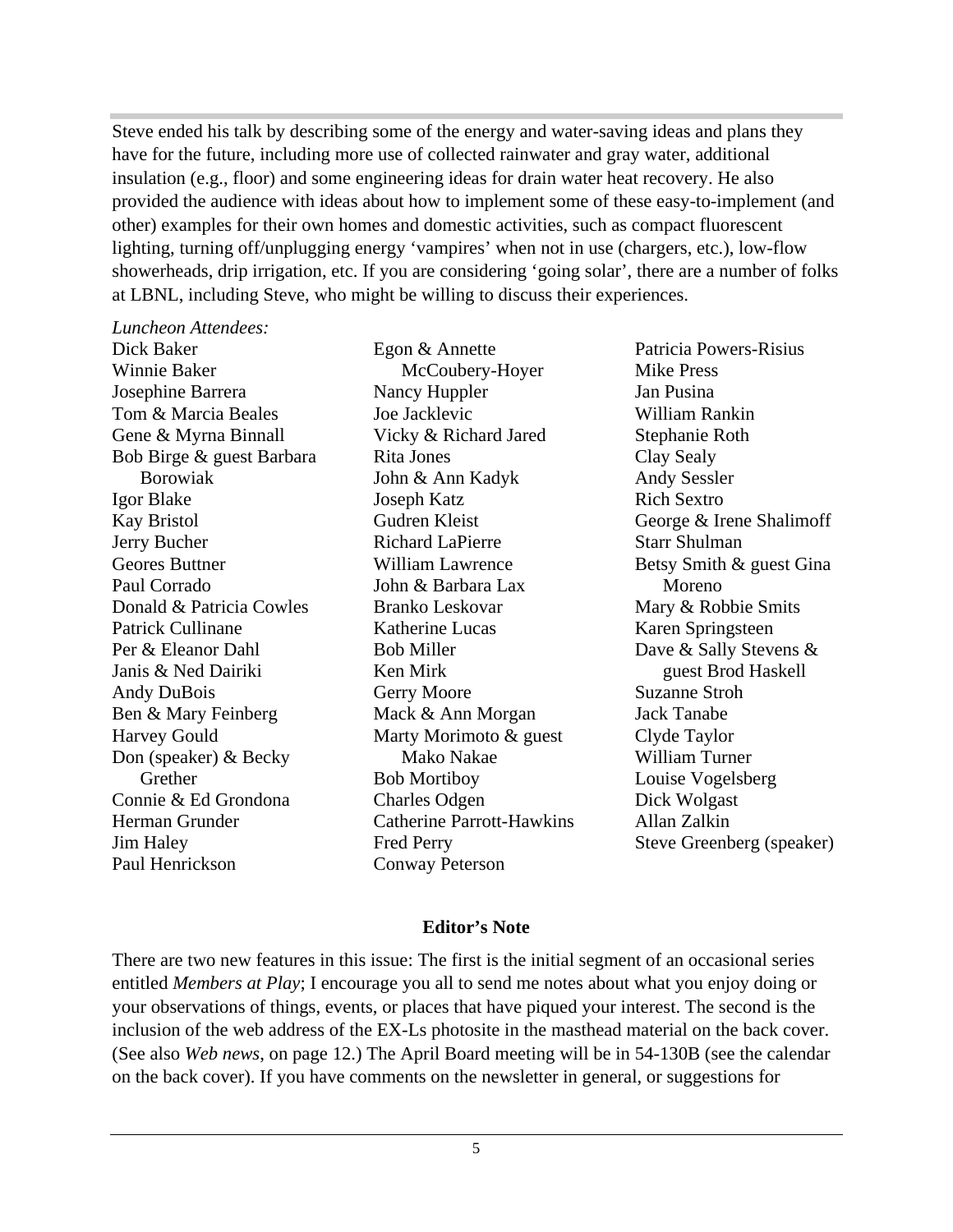articles, you can contact me at david\_stevens@comcast.net, at 1107 Amador Ave, Berkeley 94707, or 510-524-2904. // dfs

#### **President's Message (continued)**

To return to a couple of topics mentioned earlier, the Bylaws you approved in November are now available on the EX-Ls website – thanks to Dick Baker – and by the time you read this, the two board-adopted policies should also be available. An easy way to get to our website [\(http://www.lbl.gov/EX-Ls/](http://www.lbl.gov/EX-Ls/)) is from the A-Z Index on the top banner of the Lab's home page. Scroll down to the bottom of the listings on the 'E' page and click on EX-Ls. In addition to the Bylaws – and probably more interesting – you'll find a link to the EX-Ls photosite, which includes pictures from some recent EX-Ls luncheons, the Blackhawk Museum tour, the EX-Ls  $25<sup>th</sup>$  Anniversary luncheon (11/07) and pictures, videos and text from the Farewell-to-the-Bevatron event held last November. The board appointed Ned Dairiki as 'editor' of the EX-Ls photosite. I should also note that Today at Berkeley Lab (TABL) – the electronic 'news sheet' from the lab that has supplanted the older (and now defunct) printed *Currents* and *The View*, is also available from the Lab's homepage banner. This may be of interest to those of you who no longer have active LBNL email accounts but still want to keep informed about activities at the Lab.

All of you who have not explicitly requested removal from UCBRC's distribution list should be receiving the *CenterPiece*, the newsletter for the UC Berkeley Retirement Center (UCBRC). As many of you already know, LBNL retirees have access to the Center and its programs. The *CenterPiece*, which is produced quarterly, lists a number of activities and programs for retirees, including discounts for (or free access to) Cal Connection activities. To take advantage of these activities, you'll need a free retiree ID card, issued by the Center. The Center is located on Walnut Street, almost directly across Walnut Street from the parking lot of the University (ACE) Hardware store on University Avenue, in Berkeley.

Finally, the Board typically makes a charitable contribution to one or more organizations each year. At our January 2010 meeting, which was two days after the devastating earthquake in Haiti, the Board unanimously agreed to make this year's donation to the American Red Cross, in support of their relief efforts in Haiti. I hope our EX-Ls contribution will encourage you to contribute to Haiti relief as well, if you haven't already done so.

## **News of our members**

**Photos wanted:** Dick Baker maintains a rogues' gallery of photos of past EX-Ls presidents on our website, and he is missing four luminaries: **Virginia Cherniak**, **Ethyl Skrydlinski Thompson**, **Ted Bowers**, and **Paul Hernandez**. If you have a photo of, or that includes, any of these people, please contact Dick (510-620-0448; xrobaker@comcast.net). Photos can be black and-white or color, portrait view (i.e., taller than wide), and at least 2 x 3 inches in size. A scanned digital image is acceptable. He says it would prefer high-resolution, but will take what he can get.

**Geores Buttner** had some thoughts on the Bay Bridge before our November luncheon: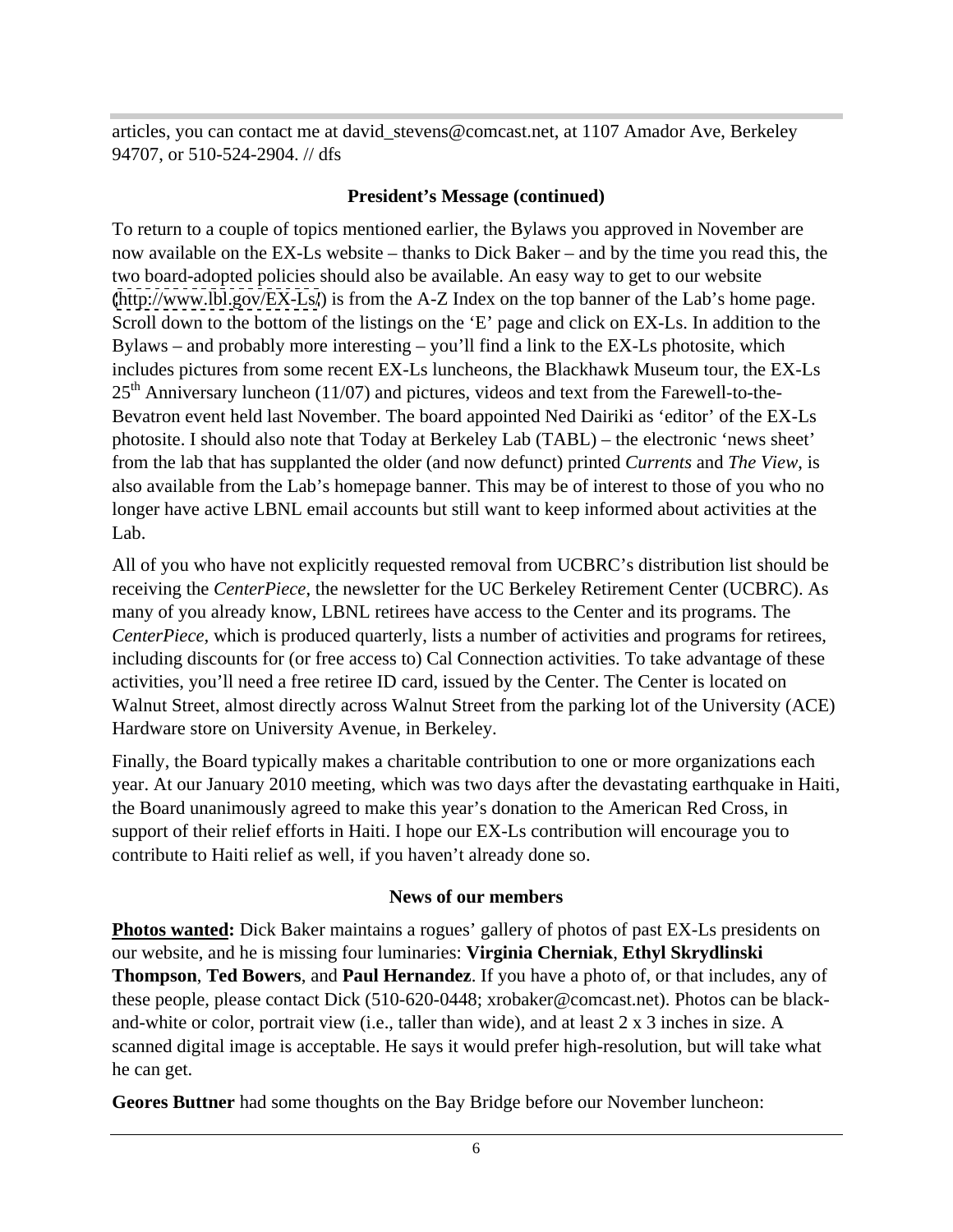The old Bay Bridge is falling down, falling down, falling down, All the cars are gonna drown, gonna drown, gonna drown, All the sharks are swimmin' roun', swimmin' roun', swimmin roun', While we're on our way to town, way to town, way to town. They don't make a single soun', single soun', single soun'.... Jus' waitin' for that crackin' soun', crackin' soun', crackin' soun' My fair lady.

**Suzanne Stroh's** love affair with automobiles was featured in the *Chronicle* a while back; you can find the original version of her story below, as the first offering in a new occasional column, *Members at Play*.

Lost Members: We are now maintaining a list of lost members near the back of each issue (page 18 in this one). If you have a valid current address for any of them, please let our membership coordinator know: Suzanne Stroh, 530 Curtis St., Albany 94706, 510-524-1953, scstroh@gmail.com.

## **Members at Play**

(This is a new, sporadic, and possibly temporary series providing reports from the membership about activities that are rather more than simply "keeping up" and rather less than major travel or other expository articles.)

## **My Ride: 2004 Nissan 350Z Suzanne Stroh**

I trace my fascination with cars back to when I was four years old playing with Dinky toy cars out in the dirt with the neighborhood boys. I also remember that my family had a succession of somewhat unusual cars: a mint green Edsel, a pointy-nosed Studebaker, a nifty two-tone Belair Chevy, and a Crosley station wagon so tiny that four brawny boys could pick it up. I didn't know anything about how any of these cars worked - I just liked how they looked, how they sounded, how they smelled, and how they felt.

I spent most of my adult life driving Porsches, and over the course of 30 years I had just about every street-model Porsche. Then one day in 2004, my last Porsche just became too mechanically cranky, so after exhausting the options for getting another Porsche, I did what any modern car buyer does; I went online.

That is when I first laid eyes on the Nissan 350Z. I would never have thought of it as a possibility if it hadn't popped up there, and I would have missed out on a fabulous car. I decided to go and look at one - just look. Do you know that song lyric "Just one look, and I fell so hard, hard, hard, in love with you"? Well, that about sums it up. This car had the loveliest and most unusual curves since my Porsche 944, Barbarella (I have always named my cars). And the color, a sort of burnt orange/bronze called *Le Mans Sunset*, was outrageously assertive. But how would it drive? I slid into the butterscotch leather seat to find out, and could hardly believe that the handling was so sensitive and quick and that there was plenty of power. This car was a worthy peer of the Porsches I had owned, and it could as happily tool around town as roar around a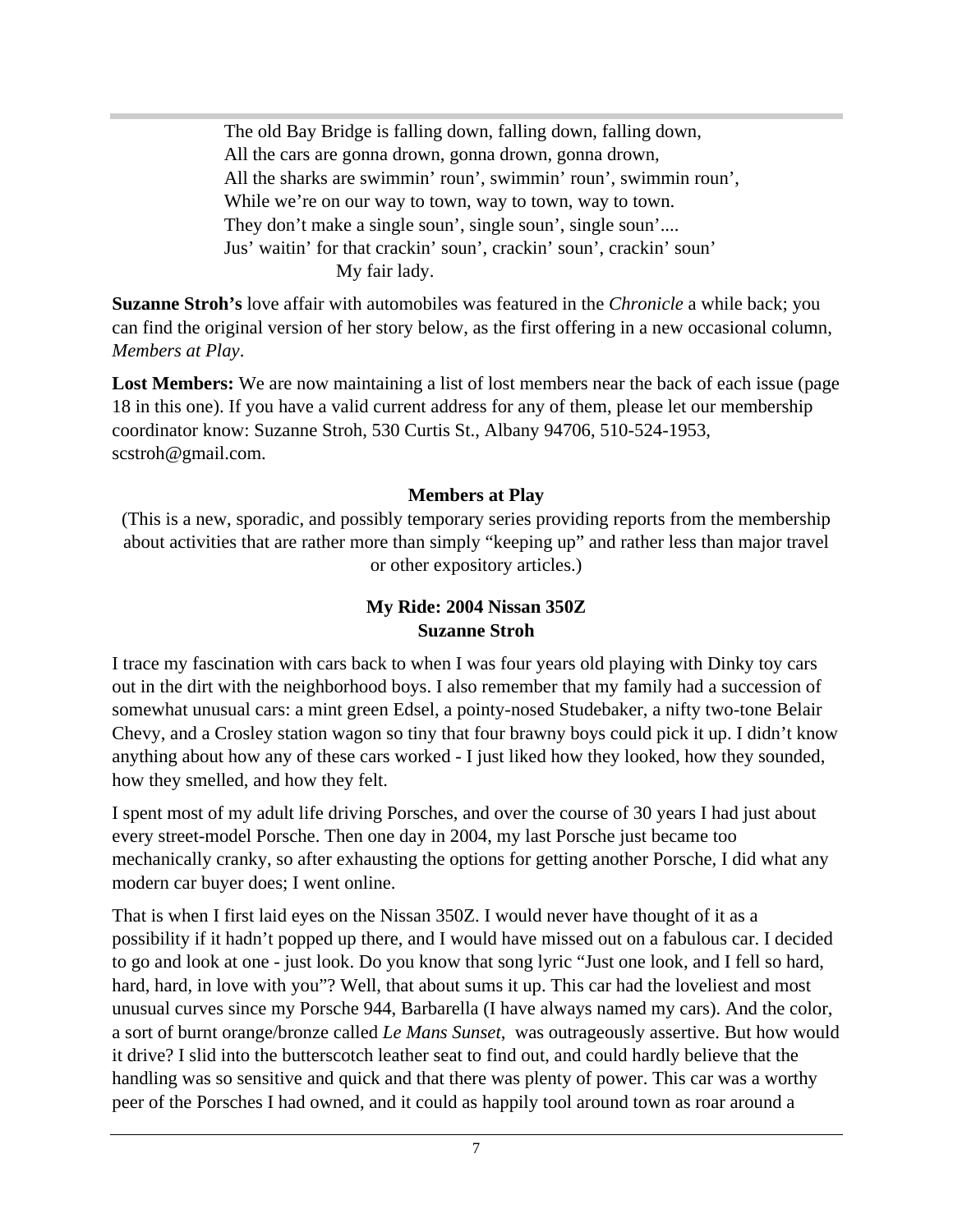mountain road or cruise on the freeway. I had found the answer to my dilemma. Little did I know the delight that would follow.

The 350Z came in five models, and the car I chose was one step below the out-and-out track model. Having spent so many years driving in car club competition events, I was delighted with its competency and assurance in every kind of driving. All right - I admit that I loved that it goes really fast too! In addition, the car is simply outrageous with its sculpted lines and sinuous curves. This is a car that turns heads (and I never lose it in a parking lot)!

Every time I slip into the driver's seat I breathe in the earthy smell of the leather seats. I feel the immediate response of the engine practically as soon as I think about where I want to go, and I hear the leonine purr of the engine deepen to a roar. I can drive this car all day with a grin on my face.

Naming this car was easy. "Zena, Warrior Princess" was the obvious choice for a 350**Z** with so much attitude. I always drive Zena when I go out to the Blackhawk Automotive Museum in Danville, where I am a volunteer docent. It seems fitting that I drive this example of fine body styling, engineering excellence, and overall driving joy to the job I have always wanted to do, which is to share my passion for cars with others, particularly children. Perhaps I can inspire some little ones to go out and play with today's version of Dinky toys and ignite in them a lifelong interest like mine.

## **Walking on history? Dave Stevens**

(I actually started this piece – and was even going to call it *history underfoot* – before the Chronicle did its *History Underfoot* article in November, but since that one seemed more concerned with metal objects – manhole covers, fire hydrants, and the like – while this is concerned with concrete work, the duplication is not excessive.)

During occasional walks along Evelyn and Talbot Streets, between the Plaza and Solano Avenue, I happened to notice that in the old days, sidewalk contractors used to sign their work. Most of the sidewalk on the east side of Evelyn (and a fair amount on the west side) was paved in 1913, about half of it in September and October of that year by Jepson Brothers; other sidewalk installers who have signed their work include Ed Doty, O. Schubert, Brown, P. Schnoor, Parks, Spring, Rickon, F. Velasco, G. T. Werner, L. E. Parker, A. Fedeli, L. P. Freeman, C. F. Daniels, Griset, Anthony Anaclerio, and C. (or G.) Rafelli. (I think these last two are much more recent than Jepson and Daniels.) Because the contractors used to leave their signatures at the ends of the strips they laid at any one time, it is probable that some of the signatures have been eliminated by the installation of accessible corners at the ends of blocks. Many of the anonymous strips employ the Jepson style, which consists of a wide, smooth central panel, with narrower textured panels on the lengthwise edges. (Many of the newer stretches preserve the three-panel approach, but forgo the texturing.)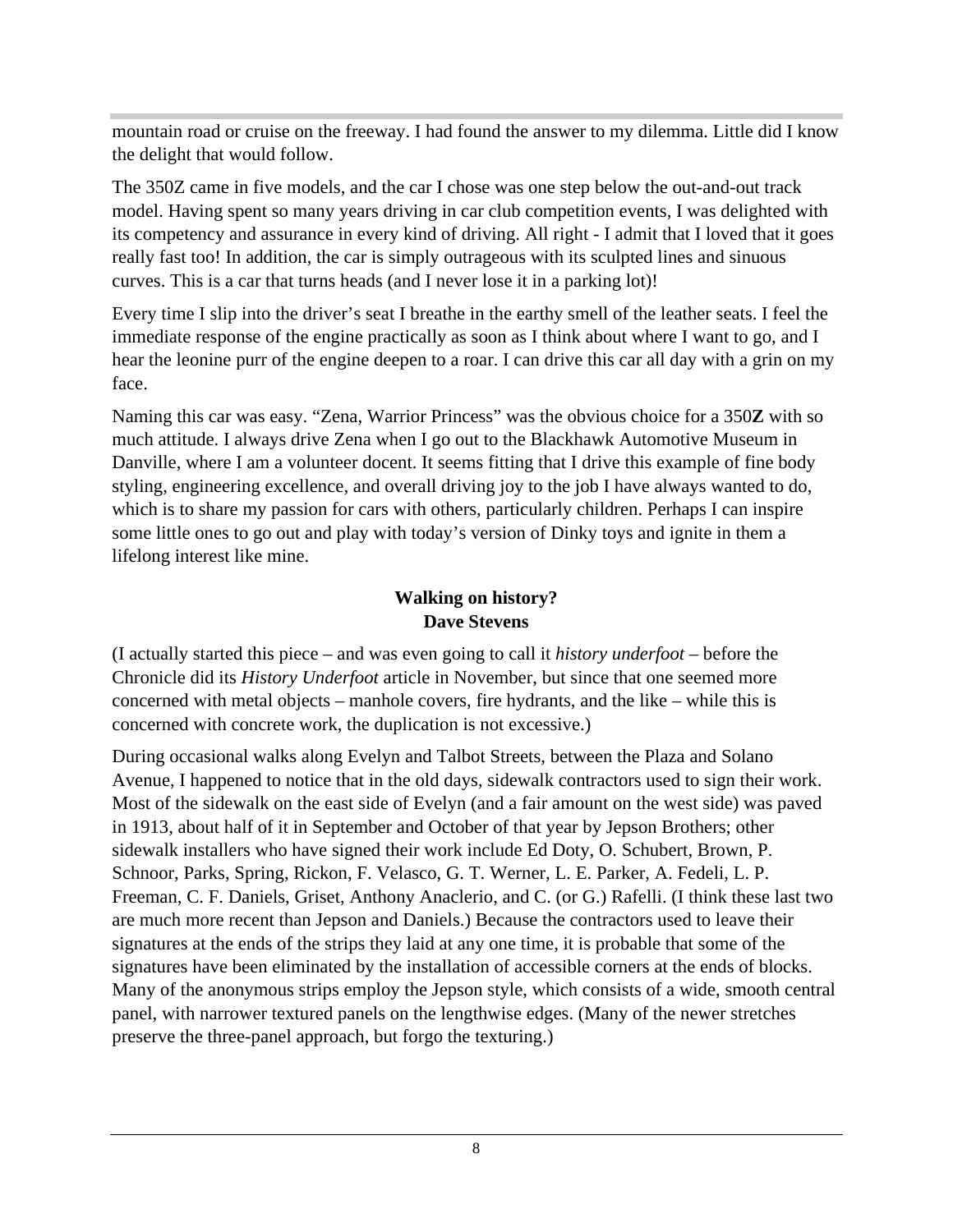A few driveways were put in by the WPA in 1939/40. There are only a few signed stretches left along Solano itself, including a Jepson, and a Bennett, and there is at least one stretch on lower Marin that was done by Jepson in 1912.

Most of the many small access ports (for PGE, EBMUD, PacBell, and other utilities) are signed by Christy, Brooks, or Forni; a few older ones – for Bell System ports – are signed by Keystone. One contractor, who left no signature but used a very distinctive 2004 date stamp, seems to have been limited to work associated with upgrading the sewer system, and in general, except for the access ports and the occasional scratched-in *Ed* or *Sophia* or *Wanda* or *Billie*, modern concrete contractors don't seem to sign their work.

## **Keeping Up with the Lab (Snippets from <http://newscenter.lbl.gov/>** )

**Bye-bye Bevatron**: The farewell ceremony for the Bevatron was held on November 6, 2009. A summary of the ceremony, including a brief slide show and a somewhat jumpy (at least on my computer) YouTube video, is the Feature Story for November 11 at the LBNL Newscenter (url given above). (A reprint of **Andy Sessler's** remarks at the ceremony follows this section.)

The appointment of **Paul Alivasatos** as Director of Berkeley Lab was announced by UCOP on November 19.

**Music of the universe**: Listen to supernovae via a feature story from Jan 25.

The Lab's **Wellness Fair** is scheduled for Thursday, June 3, and, as usual, the EX-Ls will have a table encouraging employees to remember us when they become eligible for membership. Vicky Jared will be among those manning the table; if you would like to help, please contact her directly. (Contact information for Vicky may be found on pages 3 and 19 of this newsletter.)

>>For these and other stories about the Lab, go to the archives at the LBNL Newscenter.<<

## **Bevatron Ceremony: Remarks by Andrew Sessler, Nov 6, 2009**

All farewells are painful – just look around in an airport or in a train station. Final farewells are particularly painful—think of the loss of a loved member of your family or a funeral of a dear friend. Today, we are gathered to say a final farewell to the Bevatron and to remember those who were associated with it, and it is – for most of us – a poignant experience.

For many years the Bevatron, and later the Bevalac, was the centerpiece of the Laboratory, and although that honor was passed on in February, 1993, as long as the Bevatron was here, it caused memories for me, every day, as I drove by. Somehow, for me, the Bevatron remained the center of the Lab, at least in spirit, if not in reality.

The Bevatron dominated science for almost 40 years – different areas of science at different times – an incredibly long time for a scientific instrument and a tribute to the accelerator scientists who continually improved, modified, and significantly enhanced its capabilities, and, of course, also a tribute to the many fine scientists who designed wonderful experiments. It is the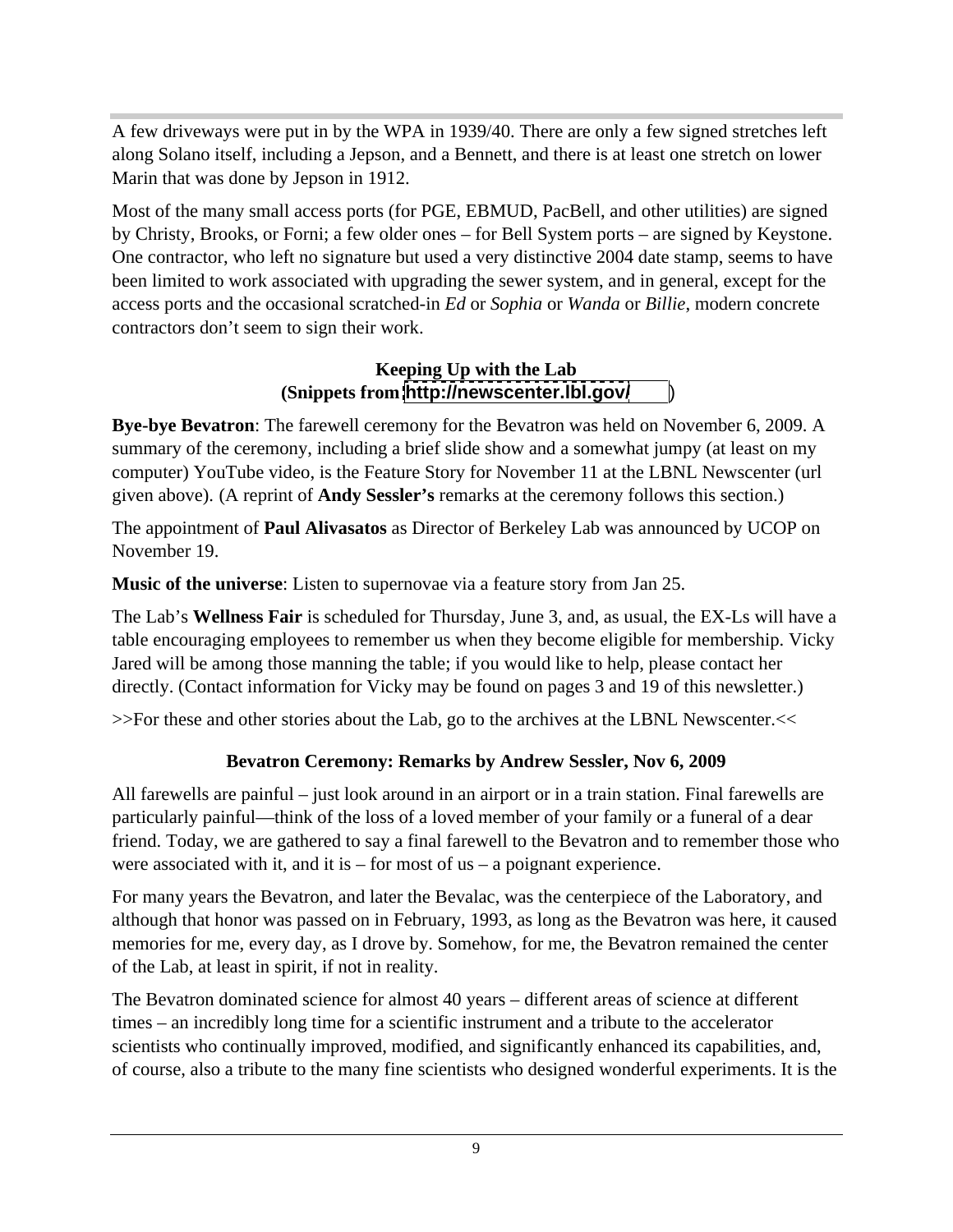genius and capability of members of these two groups to which we can ascribe the long and ever so-fruitful life of the Bevatron. In this talk I will briefly review those wonderful years.

The first beam was brought in, in January 1954, by Ed Lofgren and his people: besides Lawrence I can think of Lloyd Smith, Luis Alvarez, Bill Brobeck, Duane Shell, and Ed McMillan; there were many others. The first planning was in 1948 and actual construction, costing a mere \$9M, started in 1951. Completion was delayed by about a year – and so the Cosmotron at Brookhaven preceded the Bevatron – due to people being pulled off to work on the Material Testing Accelerator (MTA). Well, the less said about the MTA the better.

I now turn to the science done at the Bevatron and, later, the Bevalac. I was helped in this regard, by Herb Steiner, Art Poskanzer, and Bill Chu. First, we think of High-Energy Physics.

The Bevatron was built to discover the anti-proton. (It was not at all obvious that a heavy – and, as we now know, composite – particle had an anti-particle. It was okay for an electron to have an anti-particle, that was already established by a cosmic ray picture in 1932, but a proton is a very different sort of thing.) The first runs were in August 1955, interrupted by a break-down from August 29 to September 5, but then first observations of the anti-proton were made, on September 21, by Nobelists Segre and Chamberlain, with significant contributions by Clyde Wiegand and Tom Ypsilantis. None of those people are with us any more.

At almost the same time, there were lead glass Cerenkov observations by the Lofgren-Moyer Group, including Bruce Cork and Bill Wenzel, and emulsion observations by the Segre- Chamberlain Group, including Gerson Goldhaber, Warren Chupp and a whole crew in Rome under Edwardo Amaldi. And, also, there were annihilation studies by the Barkas-Lofgren Group including, amongst others, Bob Birge, Warren Chupp, Shula and Gerson Goldhaber, Harry Heckman, Gosta Ekspong, and Jack Sandweiss. Then there followed the observation of antineutrons by Cork, Wentzel, Glen Lambertson and Oreste Piccione.

These were all great scientists, living in exciting times; and "doing their thing", and doing it very well. Great scientists. A magician might well conjure with these names for they are magical.

High-energy physics continued at the Bevatron for many years. Most of those mentioned continued to be involved, but also many others, such as those in the George Trilling-Goldhaber group, and from the Lofgren Group, which included some already mentioned, plus Dennis Keefe, Walt Hartsough, Jack Peterson, Leroy Kerth, and Tommy Elioff. There was, also, the propane bubble chamber work of the Powell-Birge Group, the polarized target work by the Chamberlain-Herb Steiner Group, studies of rare decay modes by the Lofgren Group, pion– nucleon scattering studies by the Moyer-Helmholtz and the Segre-Chamberlain Groups. And many other studies far too numerous for me to mention.

In addition there was an increasing number of scientists from other institutions, and even from other countries. I think of Oreste Piccioni, Shoji Nagamiya, and many others. Finally, we remember the many students, most of whom went on to illustrious careers at other institutions.

As many of us have come to expect, it was for a completely unexpected reason that the Bevatron made its major contribution to the science of high-energy physics. I refer, of course, to the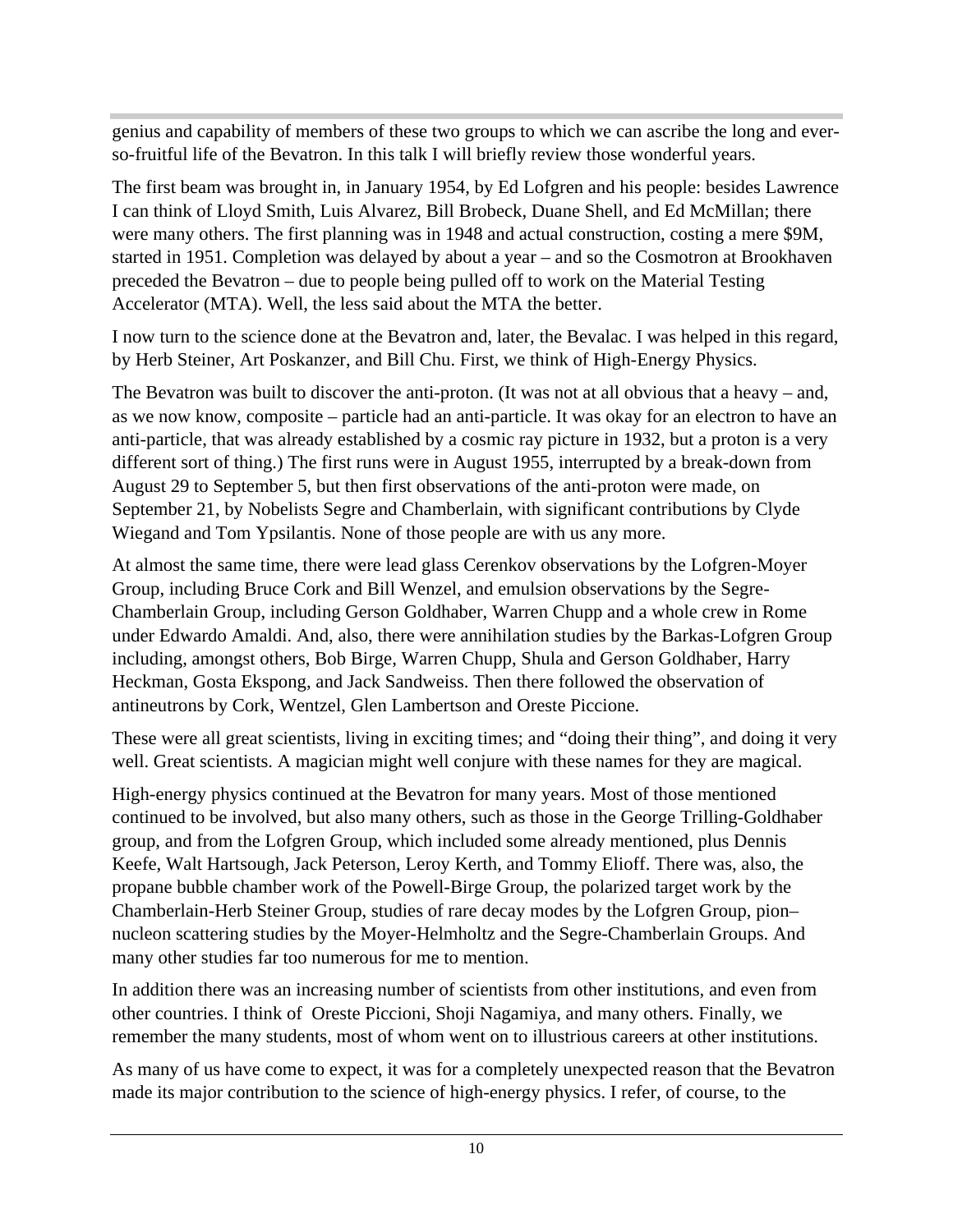discovery of many resonances; i.e., new strange particles. This study was led by Luis Alvarez using the 72 inch, later 80 inch, bubble chamber built upon Don Glaser's idea, and with the construction led by Paul Hernandez and Don Gow. It resulted in the Nobel Prize in 1968. I think of the members of Group A: Lyn Stevenson, Lena Galtieri, Bob Tripp, Frank Solmitz, Art Rosenfeld, Morris Pripstein, Phillipe Eberhard, and some wonderful graduate students such as Stan Flatté.

Let me now turn to the conversion of the Bevatron to the Bevalac. Al Ghiorso and Bob Main had built the Hilac, which by the 70's had become the Super Hilac. Ghiorso had the great idea to connect it to the Bevatron. Much of the impetus for this development actually came from radiation biology, space radiation biology, and cancer treatment. As early as August, 1971, prior to the connection, light ions were accelerated in the Bevatron, and immediately put to good use. The connection of the two machines was made by Herman Grunder et al and completed on August 1974. This now allowed the Bevatron to accelerate all the ions in the periodic table to relativistic energies; i.e., to become the Bevalac. This opened up two exciting areas of science: relativistic nuclear physics (nuclear science) and ion beam biology and medicine.

In nuclear science there were a number of important accomplishments, but the most important was establishing the field of relativistic nuclear collisions. This work was carried on later at CERN, and resulted, of course, in the RHIC Facility at Brookhaven, the FAIR Facility in Germany, and even plans for the LHC at CERN. We all remember the Plastic Ball, which was the first electronic 4-pi detector in nuclear physics, conceived and built by Hans Gutbrod, Art Poskanzer, Hans Georg Ritter, and more than 20 others. And we remember the excitement of the discovery of the collective flow of nuclear matter by Ritter, Poskanzer, and those working with them. The Heckman Group, Doug Greiner and Harry Heckman, made extensive studies of particle fragmentation, and James Symons, Isao Tanihata, and Gary Westfall used this phenomenon to discover new isotopes. The target could also fragment, and Poskanzer and Earl Hyde used this to discover different new isotopes. In short, the nuclear scientists using the Bevalac, most particularly, Poskanzer and Jean Gosset, established the field of relativistic nuclear collisions.

Let me now turn to biology and medicine. It was biologists and therapists who established the fields of space radiation biology and external ion beam therapy for cancer. I think of Cornelius Tobias, Max Boone, Ellie Blakely, Joe Castro, Jacob Fabrikant, Tom Budinger, Aloke Chatterjee, Bill Chu, and Mark Nyman. Surely, there were others also.

The very first space radiation biology was Cornelius Tobias's prediction in 1952 that astronauts would, because of ions passing through their eyes, see flashes. This prediction was confirmed with neon ions accelerated in the Bevatron (actually before the Bevalac) and, of course, by the astronauts themselves. That work led to work at the 88-inch cyclotron and a rather extensive NASA Facility at Brookhaven.

The major impact of the group, however, was the establishment of ion beam external therapy. Working with many different ions and studying their effect on cells, small animals, and then on humans, took many years and a great deal of effort. Very heavy ions were discarded because of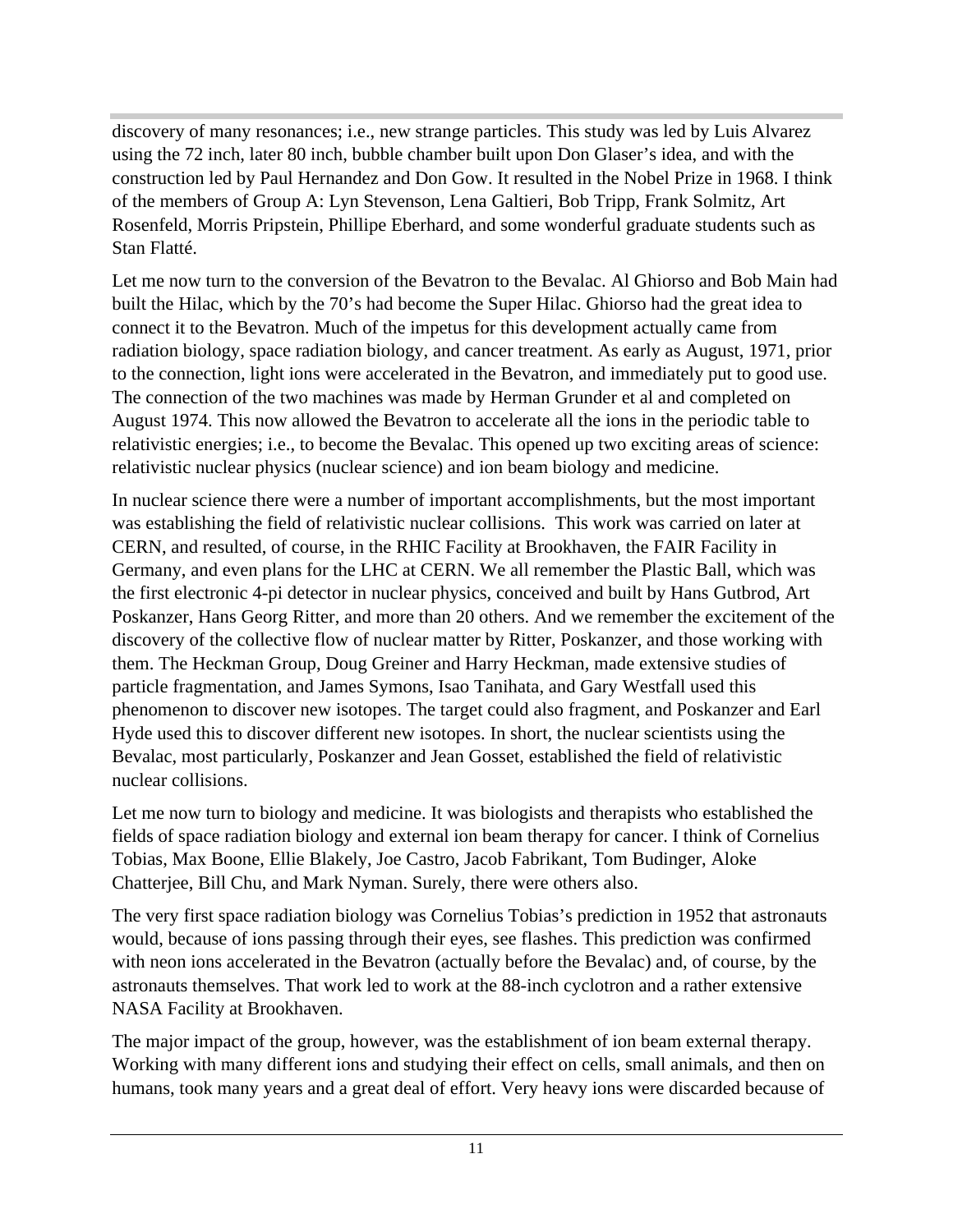fragmentation, but it was established that ions in the range up to carbon produced beams that, compared even to protons or X-rays were far more appropriate for therapy. In particular, they undergo decreased lateral spreading due to Coulomb scattering, and are more effective than protons in dealing with tumors that have become radiation-resistant through anoxia caused by the tumor outrunning its blood supply.

The group also pioneered ion beam scanning for patient treatment. In addition, accelerated radioactive ion beams were used to image the stopping regions of ions in a patient's body; this has the potential use of treatment verification and real-time imaging. Finally, it was established that in many situations shorter treatment courses are possible.

In order to actually treat patients – and two beam lines were developed for that purpose – the beam lines had to be designed to function perfectly each time and, most importantly, no matter what malfunctions arose, ensure that the patient was not given an excessive dose. In sum, 1,314 patients were treated at the Bevalac – many lives were saved and much suffering eliminated – but the truly major accomplishment was the establishment of ion beam therapy. As a result, facilities have been built around the world. At the last count there were 5 in Japan, and many in Europe; surprisingly, there are none in the US, including even the Bay Area – where it all started. We are trying to change that situation!

I don't have time to go more deeply into the science of the Bevatron/Bevalac. But despite its accomplishments, we have not come here, today, to honor and remember a machine. A machine, after all, is only steel and concrete. We are here today to honor and remember the science done with the machine, although even that will fade away. We are really here to honor and remember the people involved: the accelerator scientists, engineers, and technicians who designed, built, kept in operation, and significantly improved the machine, and the scientists who used the machine in such clever experiments. I have mentioned some of these people, but there were many more. Some of these individuals are still here, but many – too many – are no longer with us. It is memories of these people, those getting on in years, and those who have passed beyond, that makes this day so poignant.

Yet, we remember those great times, filled with wondrous accomplishments and discoveries. Those of us who lived through that special period were most fortunate; we will forever be thankful for the opportunity, and we will forever remember those great times.

Thank you.

## **Web news**

EX-Ls Photo Site: Thanks to Ned Dairiki we now have a web site for the photos Vicky, Ned, and others have been taking at the occasional luncheon or outing. The site is accessible through [www.picasaweb.google.com/EXLpics;](http://www.picasaweb.google.com/EXLpics;) no ID or password is necessary. The photos you will see are the portals to the different albums on the site; clicking on one will bring up the entire album. If you have photos that you believe are sufficiently relevant to the EX-Ls to be posted on the site, please check with Ned (510- 525-9563) about uploading them to the site.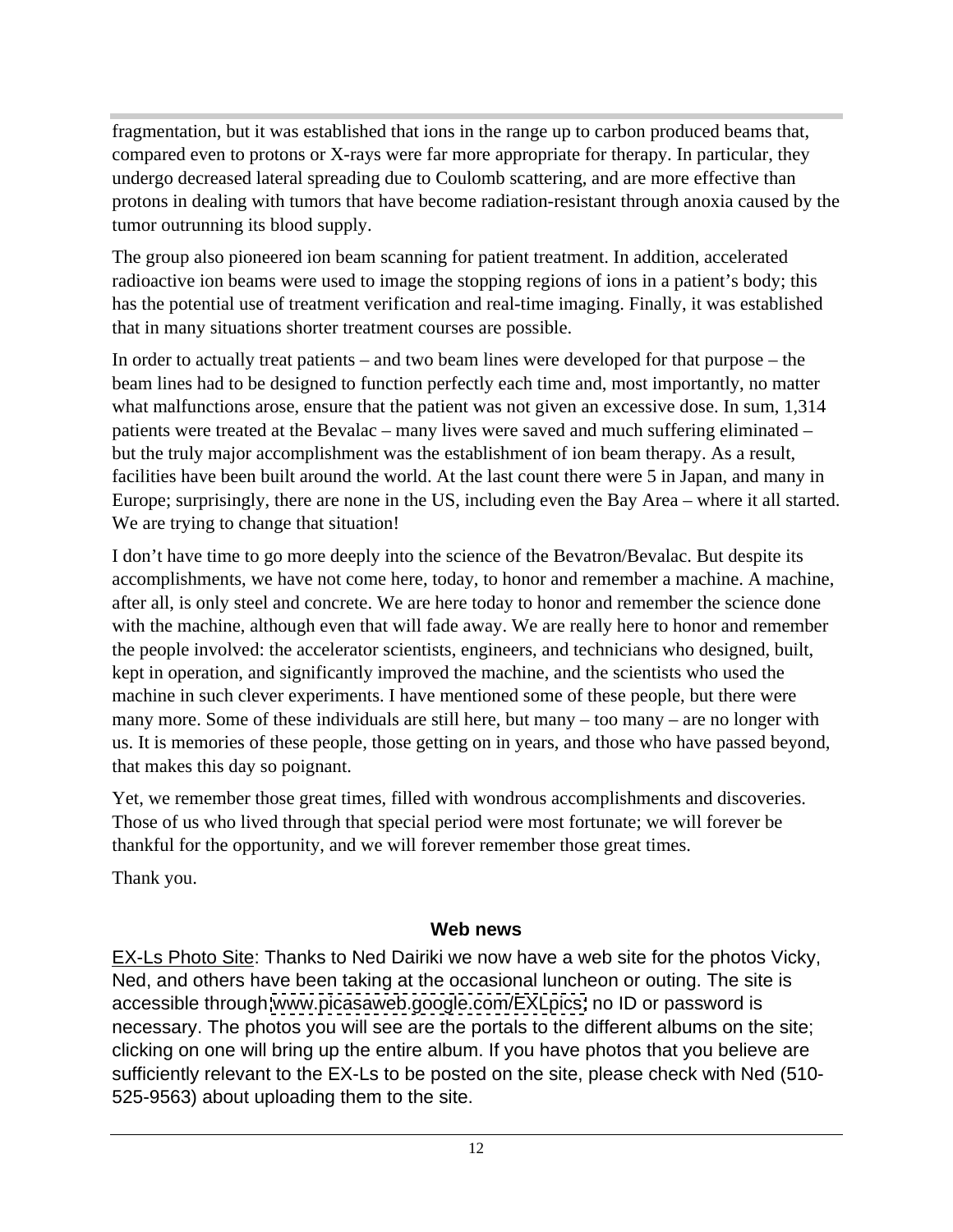New direct web address: The EX-Ls website now has its proper url: [www.lbl.gov/EX-Ls](http://www.lbl.gov/EX-Ls). New postings: The current bylaws and Board policy statements are now posted on the EX-Ls website.

#### **Updates on activities relevant to retirees**

- The initiative to increase taxes on pension distributions has been withdrawn for lack of signatures.
- UCOP Post-Employment Benefits Task Force: The Task Force has completed its local listening sessions; a report by Don Grether on one of the campus sessions follows this note. It is expected that there will another set of sessions in April to present possible options. Your best source for timely information on these – or any other – future sessions is the Berkeley Retirement Center (see the BRC article below).
- Health matters: A website for general information about health policy, including the reform bill(s): [www.kaiserhealthnews.org](http://www.kaiserhealthnews.org)

#### **Comments on the Listening Forum on Post Employment Benefits Don Grether [November 11, 2009]**

| Acronym      | Meanir                                                                                         |
|--------------|------------------------------------------------------------------------------------------------|
| <b>UCRS</b>  | The University of California Retirement System that includes pensions and health care benefits |
| UCRP         | Just the pension part of UCRS                                                                  |
|              | PERS or CalPERS   California Public Employees Retirement System                                |
| <b>CUCRA</b> | Council of UC Retiree Associations (retired Staff); EX-Ls is a member.                         |
| <b>CUCEA</b> | Council of UC Emeriti Associations (retired faculty)                                           |

I attended the Forum for Staff on November 10 held in Sibley Auditorium on campus. As was easily predictable the place was way too small for the number of people who wanted to attend. There were people sitting on the steps, standing along the perimeter, and others standing in the hallway by the open doors. At some point a representative of the fire marshal showed up. He did not shut down the meeting but gave us instructions on how to exit safely in the case of an emergency.

There is background information at<http://www.universityofcalifornia.edu/news/ucrpfuture>, and a copy of the opening PowerPoint presentation is posted at<http://hrweb.berkeley.edu>. [Once at the hrweb site, click on the entry for "Post-retirement Benefits Listening Forums on 11/10/09" in the *Important News* menu on the right, then click on the link to the PDF of the presentation. There are also audio recordings of the sessions available by clicking on one of the forum entries under "Audio webcasts", and then clicking on the speaker icon. The audios are long, so don't get impatient while they are downloading.] General information about the Task Force on Post Employment Benefits is at [http://atyourservice.ucop.edu/news/general/0906-postw\\_](http://atyourservice.ucop.edu/news/general/0906-postw_) emp\_ task force.html. Of the listed Task Force members, the ones on the panel at the forum were Marian Gade (CUCRA), Bob Anderson (Academic Senate), Charlie Hess (CUCEA), Debora Obley (UCOP budget office), and Randy Scott (UCOP HR). Also present were Gary Schlimgen (UCOP Director, HR - Retirement Programs Policy) and a Paul whose name I could not quite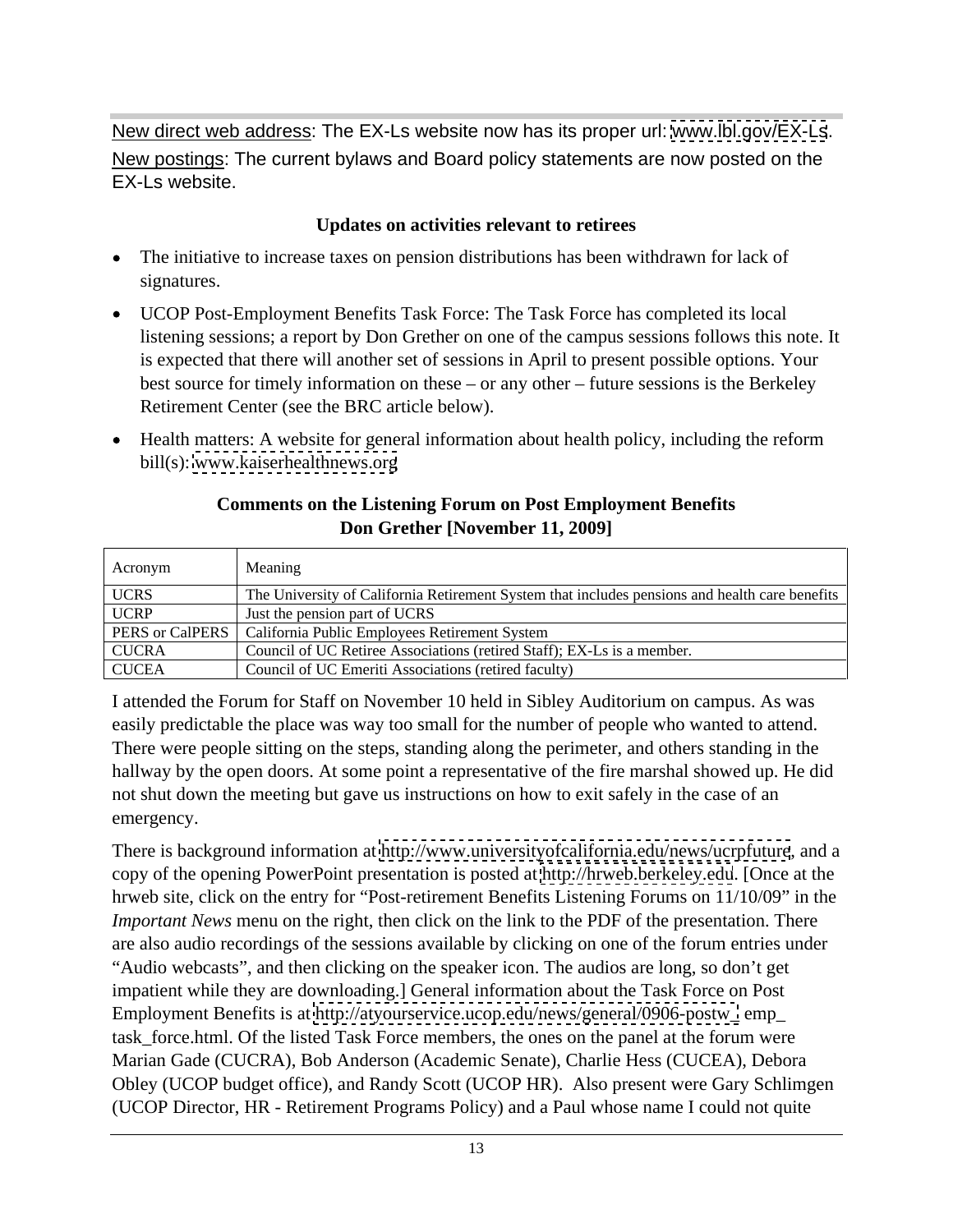read but was something like Ruobli. Dwaine Duckett (Vice President, Human Resources) was scheduled to be on the panel but did not show for whatever reason. The presentation was given by Schlimgen. In the Q&A session he and Scott did most of the responding.

Basically, both the pension system and the retiree health care system are in financial trouble. One thing UC will not change is the pensions of those already retired. Also, they will not have retirees pay into the pension system (which would amount to a cut in retirees' pensions.) Current employees will not lose the pension benefits that they have already earned. [Implied but not stated directly was that current employees could have reduced benefits from future earnings.] The health care premiums for retirees will increase soon, a decision made independent of any Task Force recommendations. The University has been covering part of the cost of health care from its operating funds. There is the possibility that the University may reduce or stop this practice, which could significantly increase the cost to employees and retirees.

As has been pointed out many times, neither the employees nor the employers have paid into the pension system for 19 years. In 1990 the fund was 40% overfunded, the state was having a financial crisis, and the University didn't feel it could justify asking the state to continue paying into the fund. That situation has changed as the fund is now significantly underfunded. Last year's state budget originally had funding for the pension fund, but it was cut out at the last minute. However, the State budget has continued to fund PERS and some other pension funds. The state provides only 1/3 of UC's funding, with the other 2/3 coming from funding agencies such as DOE. If the state doesn't pay into the fund then neither will the funding agencies. Even if the state, the funding agencies, and the employees start paying into the fund at the levels discussed at the forum (about a total of 7% of salaries) the pension fund will continue going downhill, but at a slower rate.

As is often the case, there were many redundancies during the Q&A session. Here are some stylized Q&A's that try to capture the spirit of the session. A "C" refers to a comment rather than a question, and an "R" to the response (if any)

Q. You people (referring to the UCOP folks) are paid high salaries to do smart things. Why didn't you see this problem coming years ago?

A. There was no real answer but Obley did say that in retrospect stopping the employee and employer contributions back in 1990 was probably a mistake.

Q. Isn't the Task Force just going to ratify a predetermined outcome?

A. The Task Force is going to make an honest effort to explore options and make recommendations to President Yudof. He will then make recommendations to the Regents.

Q. Why aren't you presenting us with options so that we can comment on them?

A. The purpose of this particular series of forums is to hear from faculty and staff early in the process. There will be another series of forums in the spring where options will be presented.

Q. Is one of the options having new employees on a Defined Contributions (DC) Plan like a 403B rather than the present Defined Benefits Plan?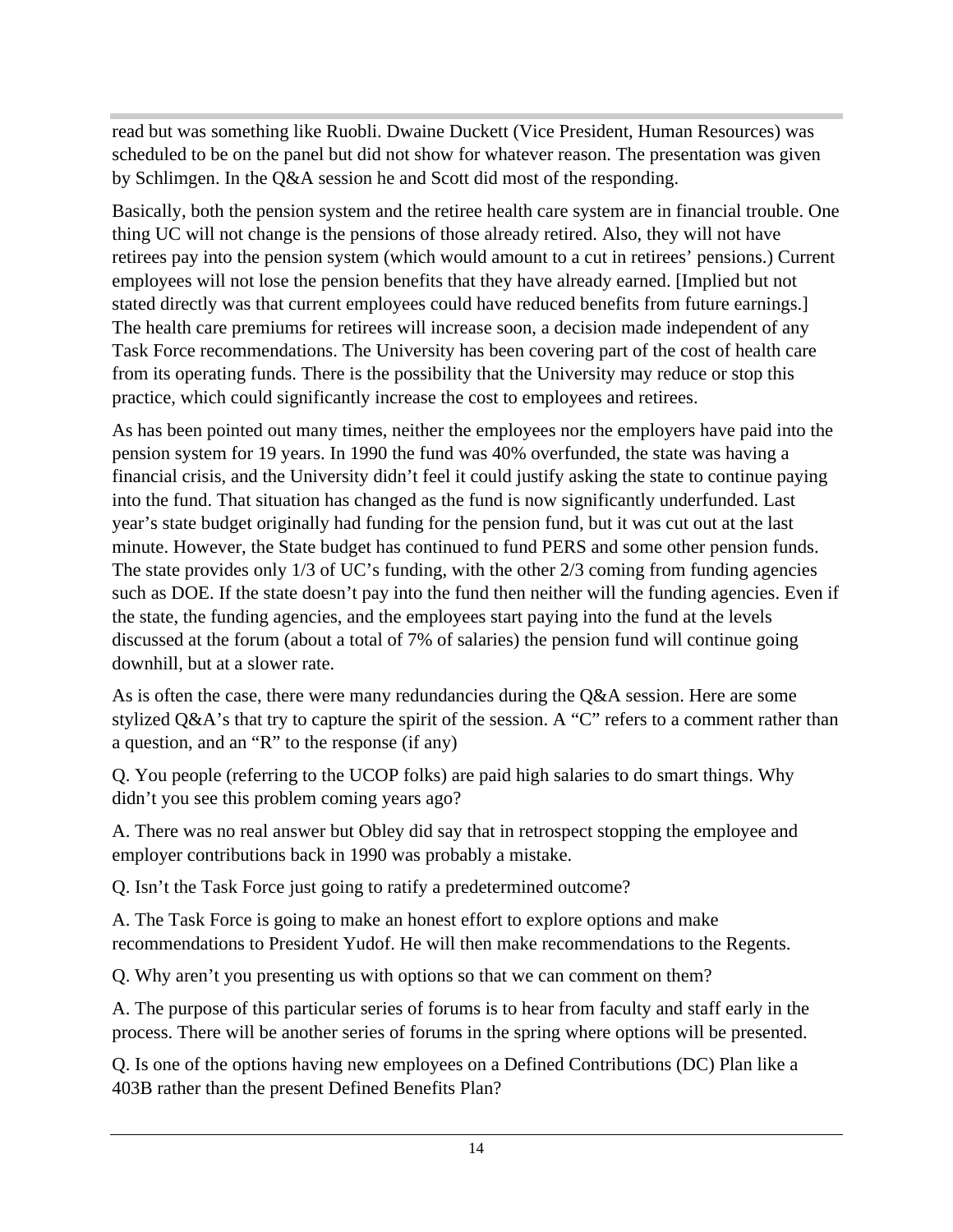A. (Gade) there are many options. There could be a combination of a DC and DB plan. (Anderson) A DC plan is not a good idea because it would leave the pension fund an orphan and just make the underfunding worse.

C. The Regents are mostly wealthy business people who are trying to corporatize the University and they hired Yudof to make it happen.

R. The panel members did not comment on the Regents and Yudof but said that they (the panel members) very much favored keeping UC a public institution and would work towards that end.

C. When the University managed the pension fund it was overfunded. The Regents turned management of the fund over to the private sector 10 years ago and it has been going downhill ever since and performing worse than PERS, which is managed by a public board.

R. The University has stated that UCRP has been performing better than PERS. [There seems to be no agreement on this point, and it may depend on the time frame. One of the speakers had a handout that showed UCRP doing better than PERS over the period 1990 -1999, and worse than PERS over the period  $2000 - 2008$ .]

C. The unions are having no voice. They are brought in when the decisions have been made.

R. The presentation was made to the Council of Unions before any of the Listening Forums were held and asked how they would like to participate. To date UCOP has received no responses. There was a comment that was not stated very well but I took it to mean that union members could not serve on the Task Force.

Q. The House recently passed a health care reform bill and one may pass in the Senate. Has the University being paying attention since health care reform could impact the University's health care system?

R. (Scott) The University has been tracking the health care reform process very carefully. There a link on the UCOP website that states UC's position. [I couldn't find it.[Nor could I // ed].]

Q. In its projections into future years UC is assuming an average rate of return on investments of 7.5%. That is unrealistic. Why don't you use something more realistic, like maybe 3% or 4%?

A. Our financial people feel that 7.5% is indeed realistic. If we use a lower percentage then it makes the projected underfunding worse.

## **From the Berkeley Retirement Center Patrick Cullinane**

OLLI: The publication schedule of the EX-Press does not mesh well with the advance information that is available from Osher Lifelong Learning Institute at Berkeley. If you wish to keep aware of their offerings, you should ensure that you are on their mail or e mail distribution list so that you receive program information directly from OLLI in a timely fashion. You can check them out at [www.olli.berkeley.edu](http://www.olli.berkeley.edu).

CenterPiece: You should soon be receiving the spring issue of CenterPiece, the Center's quarterly newsletter. It has the line-up for Learning in Retirement courses for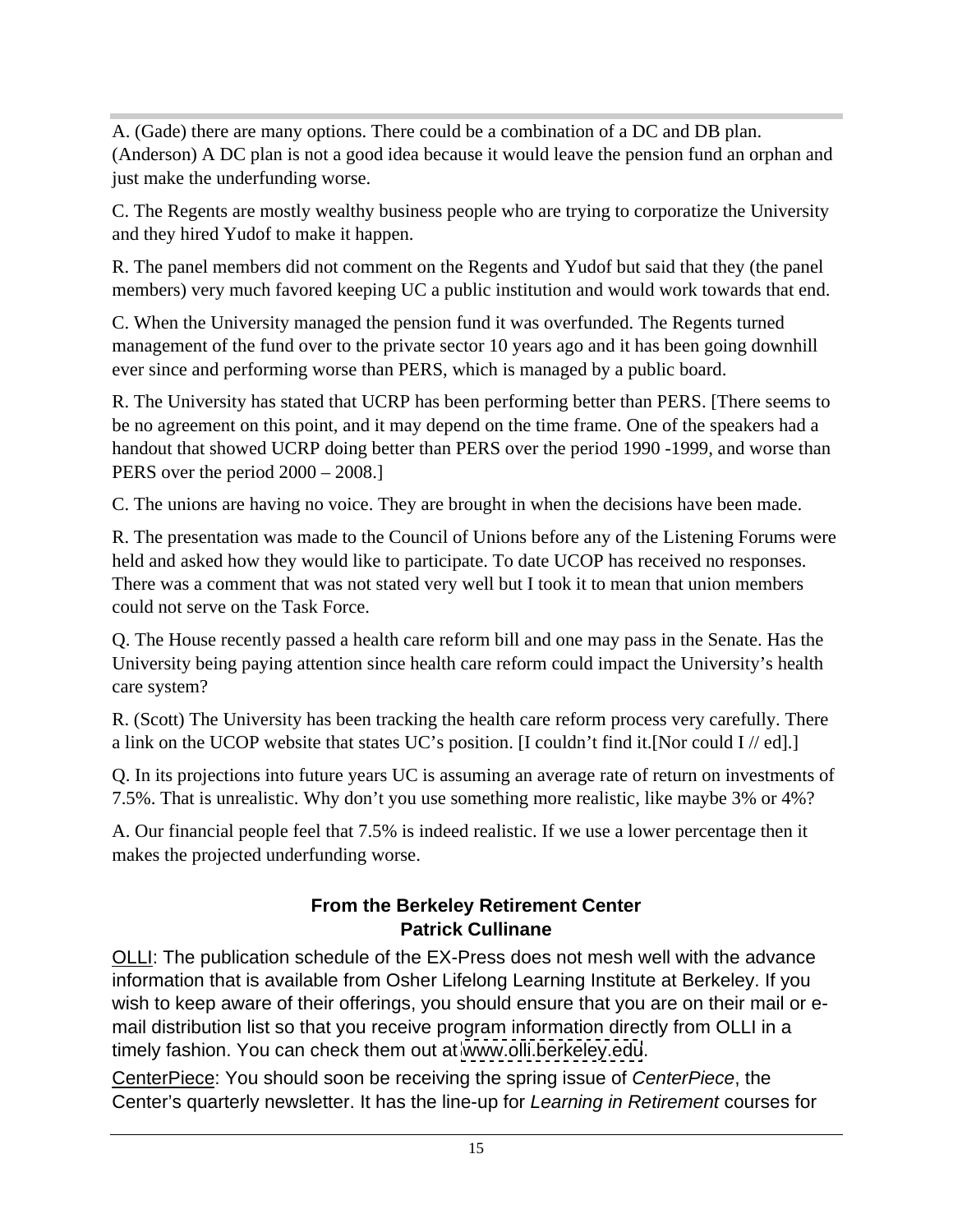February through May, plus news about other classes, workshops, tours, and campus events.

Health Insurance Counseling: Retirement Center constitutents are eligible to make an appointment with a HICAP counselor for a personalized session at the Center. (HICAP, the Health Insurance and Counseling Advocacy Program, is part of a legal assistance program for seniors in Alameda County; it provides free quality assistance to people with questions or problems relating to Medicare.) You can call HICAP at 510-839-0393 to make an appointment at the Center. Additional information on HICAP is available online at<http://lashicap.org/services/health-insurance-counseling-and-advocacy-program>.

Financial Resources for UC Berkeley Employees and Retirees: Several classes and workshops dealing with financial management are available to constituents of the Center. More information and hotlinks to class and workshop descriptions is available at <http://hrweb.berkeley.edu/resources/financialeducation.htm>. Some of the classes described there are open only to current UC employees, but others are accessible either through the Center or with a CalNet ID, which the center can help you obtain. Note that one of the classes is Planning Today for Your Fiscal Tomorrow (to be held on Wednesday, March 10), an earlier edition of which was attended by Tom Beales, who reviewed it in the April, 2009, newsletter.

Website: More information on Retirement Center programs can be found at <http://thecenter.berkeley.edu>.

## **The Luncheon Saga Continues**

As in the past couple of years, the February and August luncheons will be at Spenger's and the May and November luncheons at the Berkeley Yacht Club. We are experiencing great difficulty in holding the line at \$25/person, but can assure you that the decision to increase the cost, when it comes, will not be taken lightly. You will note one consequence of our efforts to keep the price down at the February luncheon: We have been reduced to two non-vegetarian entrée choices. Please let us know if keeping the price down or keeping the number of choices up is the more important.

## **Trip Preport**

(No – that's not a typo. The following is adapted from a letter from CUCRA Secretary Rosemary Norling)

The four CUCRA-sponsored trips for 2011 are Alaska Discovery, Australia/New Zealand – From the Outback to the Glaciers, Legendary Waterways of Europe, and Costa Rica: A World of Nature. We had 42 people go on the Australia/New Zealand trip when it was offered before with many requests to have it repeated. It is too early to schedule dates and fees, but will be providing more details by spring 2010.

There has been a lot of interest for our published 2010 tours: Southern Charm – March 7th – 13th; Spectacular South Africa, Culture & Nature in Harmony – April 8th – 20th; Canada's Atlantic Coast – July 22nd – 31st; and Italian Vistas – November 6th –  $18<sup>th</sup>$ . If you would like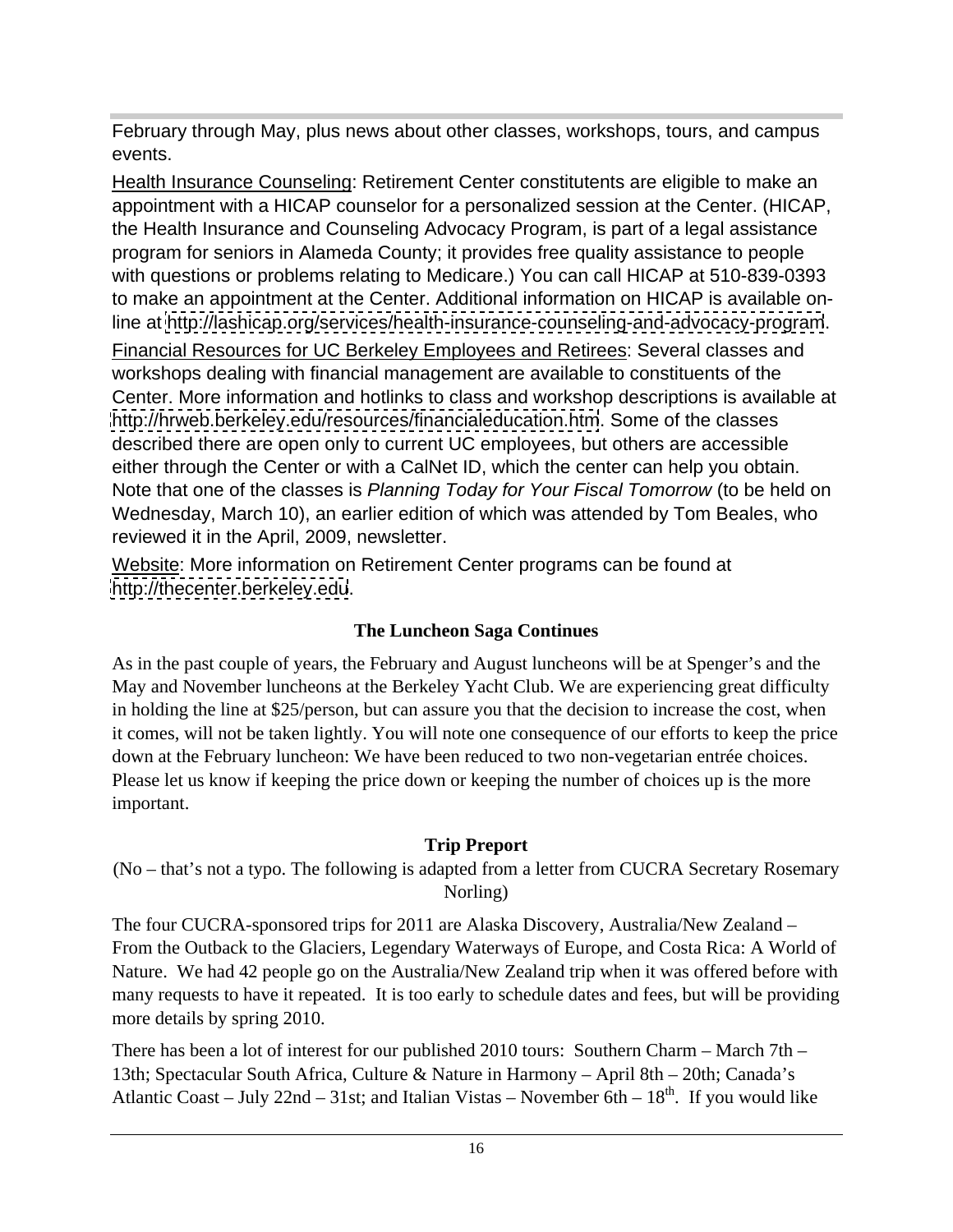more information for any of these trips, you may contact Rosemary directly (but please identify yourself as a member of the EX-Ls) at Rnorling001@san.rr.com.

Collette Vacations [who operates the tours] is going to offer a webinar on February 2, 2010 for the *Italian Vistas* tour. Participants who sign up will have an opportunity to pose questions to the presenter and hear real time commentary. This is all taking place from the comfort of their own computer. All they need is an internet and phone connection.

The Webinar Registration Link: <https://www2.gotomeeting.com/register/756645010>

Online Itinerary Link: <http://www.collettevacations.com/group-page/index.cfm?ID=353363>

If the webinar is successful, we will be offering it for all of our subsequent tours and we can do away with most, if not all, trip information brochures because all information can be accessed on line.



#### **Recent Travellers**

The purpose of this column is simply to provide the names of recent (covering only the last calendar year and this one) travellers, so that those who are considering these same destinations might have a potential source of useful information and helpful hints. (Not all of these have been previously reported in the EX-Press.) Please let me know if you think this is a useful addition to the EX-Press. Also, please let me know if you have taken an interesting trip in the last year or so.

| Destination               | Year    | Traveller(s)                               |
|---------------------------|---------|--------------------------------------------|
| Arizona                   | 2009    | Vicky & Richard Jared                      |
| China                     | 2009    | Bill & Mabry Benson; Janis & Ned Dairiki   |
| Colorado                  | 2009    | Edward & Mildred Bennett; John & Ann Kadyk |
| Egypt & Jordan            | 2009    | James Bettencourt                          |
| Great Britain & Ireland   | 2009    | Dave & Sally Stevens                       |
| Maryland                  | 2010    | Dave & Sally Stevens                       |
| New Hampshire             | 2009    | Igor Blake                                 |
| Oregon                    | 2009    | Dave & Sally Stevens                       |
| Patagonia                 | 2009    | Bill & Mabry Benson                        |
| Philadelphia and environs | 2009/10 | Dave & Sally Stevens; Brenda Shank & Bud   |
|                           |         | Larsh                                      |
| Portugal                  | 2009    | Bud Larsh & Brenda Shank                   |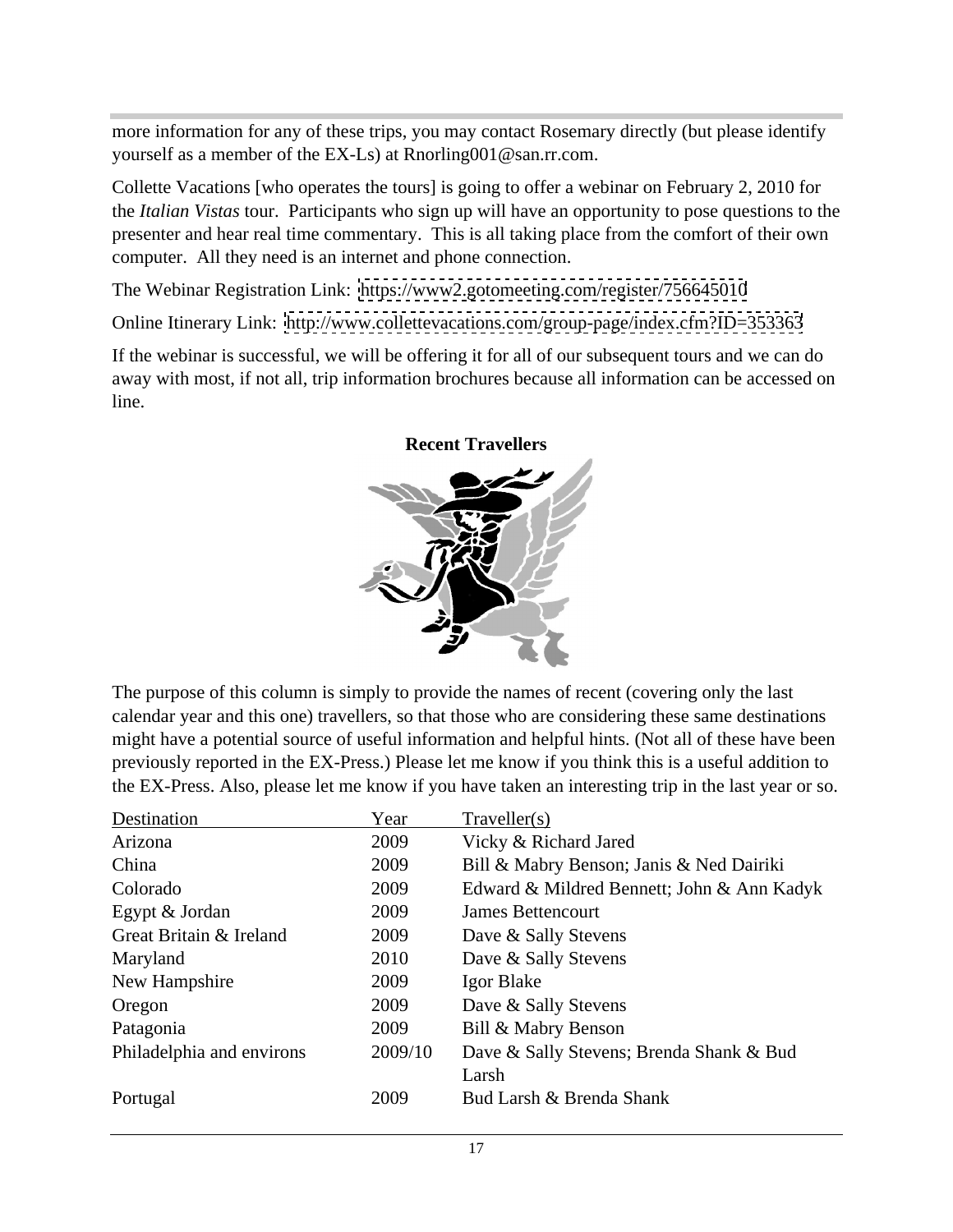| Russia (Volga)          | 2009 | Igor Blake           |
|-------------------------|------|----------------------|
| Scotland                | 2009 | Igor Blake           |
| South Dakota            | 2009 | Jose Alonso          |
| Spitzbergen & Greenland | 2008 | John & Marianne apps |
| Tunisia                 | 2009 | <b>Andy Sessler</b>  |
| Uganda                  | 2009 | Don & Becky Grether  |
| Utah                    | 2009 | John & Ann Kadyk     |
| Virginia                | 2009 | Sig & Cindy Rogers   |

#### **Possible EX-Ls EX-peditions**

Here are two things in the works for those of you who would like to do something besides eat lunch together once a quarter:

- -- We're investigating possible dates and times for a cruise on the former presidential yacht *Potomac*; the cost for seniors is expected to be \$40.
- -- The East Bay Park District sponsors many guided walks in their parks. Some UC groups have joined the Wednesday Walks; there is also a selection of birding walks. A downloadable PDF Program Guide to many of the activities is available at <http://www.ebparks.org/activities;> click on the *Reginal in Nature* link in the peach-colored menu bar on the right.



**Lost Members:** Mail addressed to the following members has been returned, with no forwarding address. We would appreciate hearing from anyone who could provide the Membership Coordinator with a current address.

- --Al Amon
	- --Shirley Ashley
	- --Esther Colwell
	- --Charles Garrett
	- --Donald Lundgren

Suzanne Stroh, 530 Curtis St., Albany 94706; 510-524-1953; scstroh@gmail.com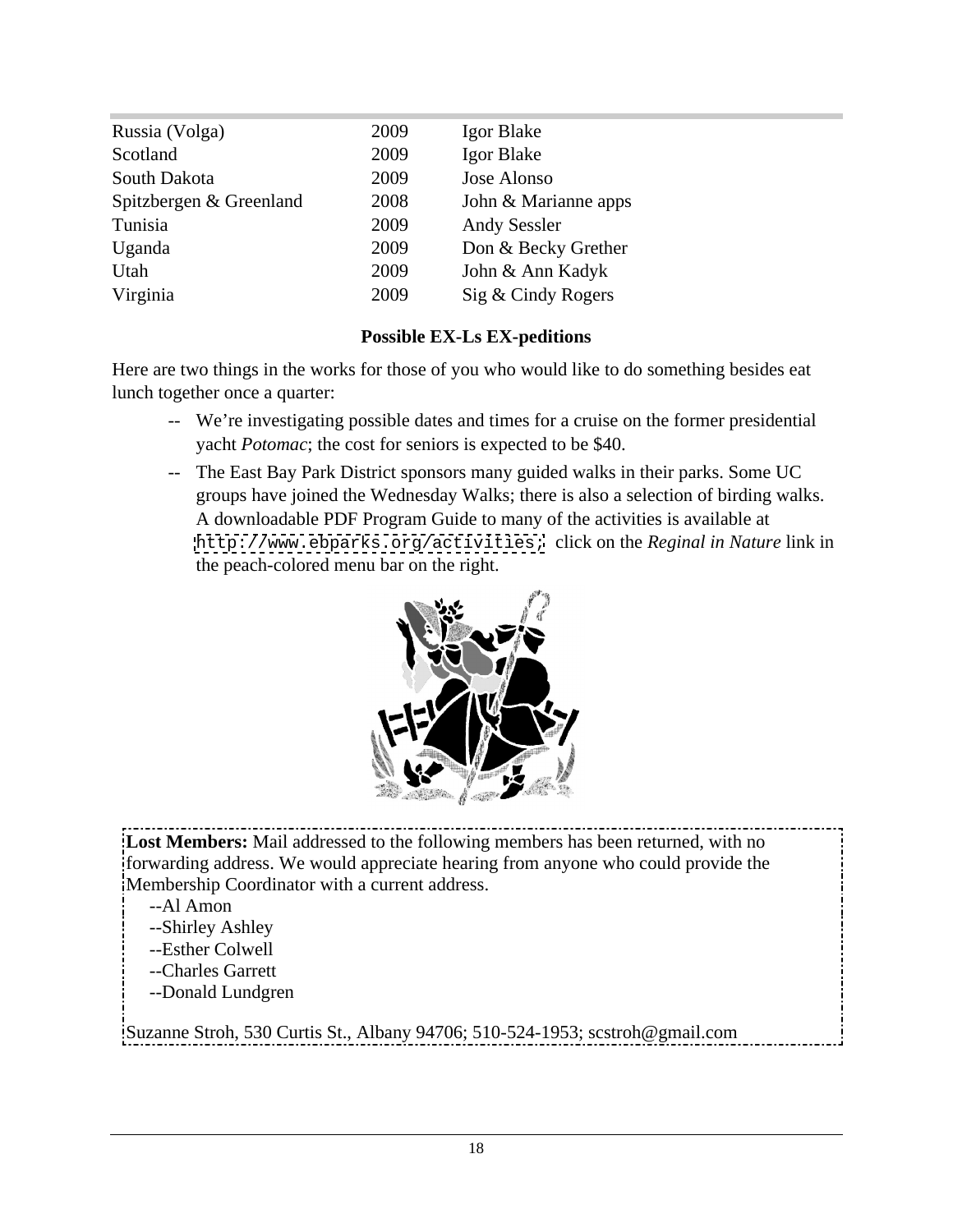| <b>I</b> SEE YOU AT THE February 18 LUNCHEON                      |                            |  |  |
|-------------------------------------------------------------------|----------------------------|--|--|
| <b>I</b> To: Vicky Jared                                          |                            |  |  |
| 4849 John Muir Road                                               |                            |  |  |
| Martinez, CA 94553<br>Be sure to make reservations by February 15 |                            |  |  |
|                                                                   |                            |  |  |
| $\mathsf{I}_{\text{From:}}$                                       |                            |  |  |
|                                                                   |                            |  |  |
| I plan to attend the Ex-Ls luncheon<br>$>>$ \$25pp <<             | <b>PREPAID</b>             |  |  |
|                                                                   |                            |  |  |
| I will bring guest(s). Name(s) of guest(s):                       |                            |  |  |
| I I __would like to carpool / __am willing to drive               |                            |  |  |
|                                                                   |                            |  |  |
| Please seat me close to the speaker and screen                    |                            |  |  |
|                                                                   |                            |  |  |
| Menu: ____Shrimp Louie<br>___Sole                                 |                            |  |  |
|                                                                   |                            |  |  |
|                                                                   |                            |  |  |
| <b>Please make check payable to EX-Ls</b>                         | <b>Total Enclosed:</b>     |  |  |
|                                                                   |                            |  |  |
|                                                                   |                            |  |  |
| <b>In Memoriam</b>                                                |                            |  |  |
| <b>Barbara Amesbury</b><br>Dick Burleigh                          |                            |  |  |
| <b>Woodie Clark</b><br>William Emberlin                           | <b>Welcome New Members</b> |  |  |
| <b>John Gilman</b><br><b>Cedric Larson</b>                        |                            |  |  |
| <b>Jane Colman</b><br><b>Ken Lou</b><br><b>Don Milberger</b>      | <b>Herman Grunder</b>      |  |  |
| <b>Janos Kirz</b><br><b>Carlo Perneco</b><br>Wladyslaw Swiatecki  | <b>Robert Schmeider</b>    |  |  |

Unless you are a new member as of 2010, if you have not sent in your annual dues, they are now overdue. If you wish to continue your membership, please send them (*still* only \$12/year, or – new this year – \$120 for life membership) to Suzanne Stroh, 530 Curtis St., Albany, CA 94706.

**Bob Yancey Expansion of the Community Construction of the Community Community Community Community Community Community Community Community Community Community Community Community Community Community Community Community C**